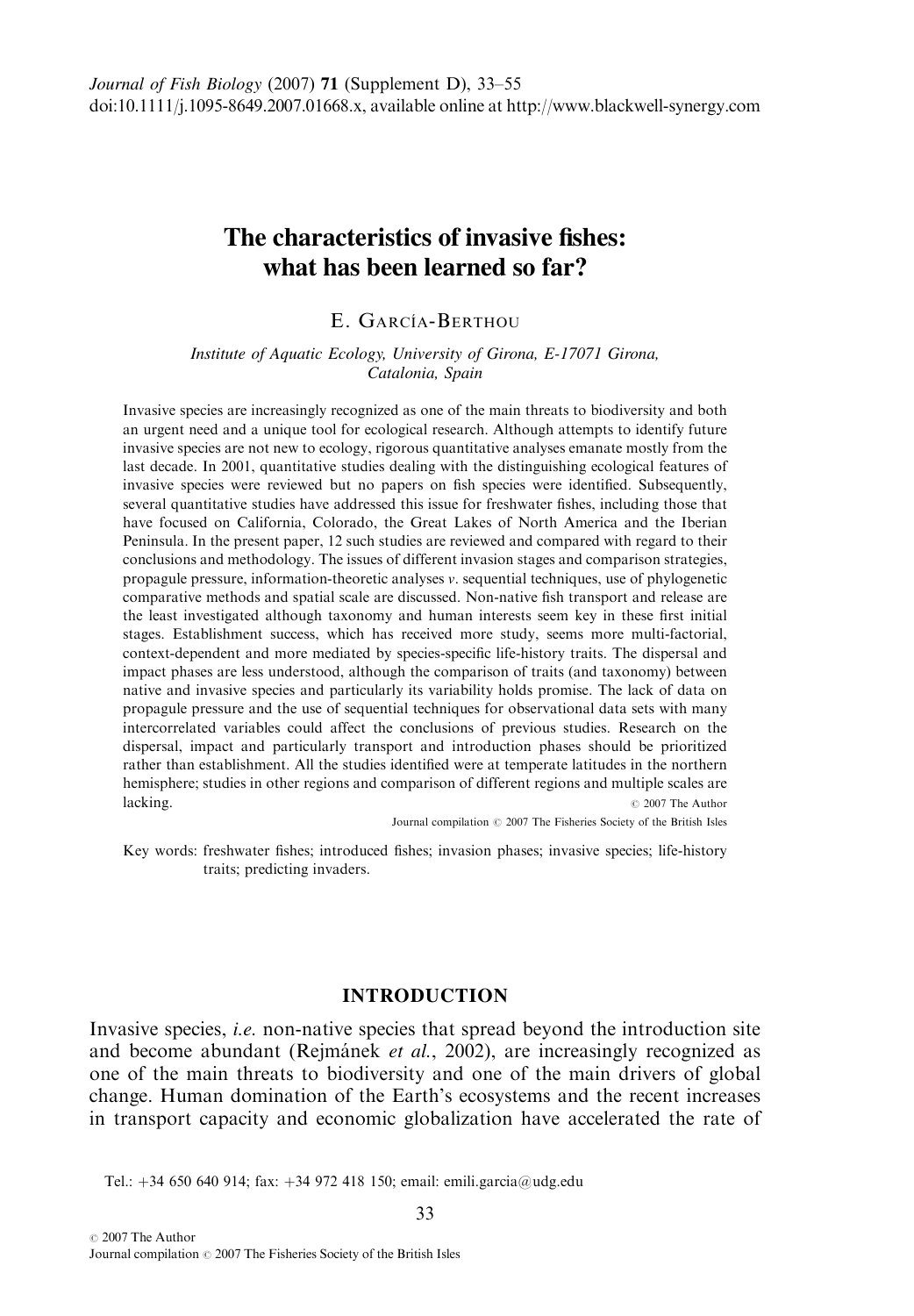introduction of non-native (or non-indigenous or exotic) species (Vitousek et al., 1997; Kolar & Lodge, 2001; Rahel, 2002). This is leading to worldwide biotic homogenization through the establishment of non-native species, often widespread elsewhere and tolerant of degraded habitats, and the extinction of native or endemic species (Rahel, 2002; Olden et al., 2004a; Clavero & García-Berthou, 2005). Freshwater ecosystems and fish taxa are particularly affected by introductions (Marchetti et al., 2004a; Clavero & García-Berthou, 2006). The two classical examples are the apparent extinction of  $c$ . 200 species of haplochromines following the introduction of Nile perch Lates niloticus L. into Lake Victoria and the profound alteration of the Laurentian Great Lakes ecosystems by zebra mussel Dreissena polymorpha (Pallas) and other introduced species (Williamson, 1996; Balirwa *et al.*, 2003). The economic costs of these invasive species are also enormous (Pimentel et al., 2000, 2005).

Understanding the factors leading to successful invasions is of great practical and conceptual importance. From a practical point of view, it should help to prevent future invasions and to mitigate the effects of recent invaders through early detection and the prioritization of management measures. Conceptually, these are 'experiments in nature', which provide unique opportunities to test ecological theories at unusual spatial and temporal scales (Gaston & Blackburn, 1999; Sax, 2001; Rice & Sax, 2005). Although trying to identify the traits of invasive species and future invaders has a long history in ecology (Ehrlich, 1989; Williamson, 1996), rigorous quantitative analyses are mostly from the last decade (Kolar & Lodge, 2001). For instance, the seminal paper by Kolar & Lodge (2001) reviewed quantitative studies dealing with the distinguishing ecological features of invasive species. Their subsequent study (Kolar & Lodge, 2002) was probably the first attempt for fish species, despite fishes being known to have remarkable ecological impacts in some cases. Several subsequent studies, however, have addressed this issue for freshwater fishes, including studies focusing on California, Colorado, the Great Lakes of North America and the Iberian Peninsula. An electronic survey of papers in the last 46 years (Fig. 1) clearly shows that: (1) the proportion of papers using the term 'invasive species' instead of 'introduced species' has recently increased, probably showing inconsistent changes in terminology that should be considered in literature searches,  $(2)$  that before 1990, only c. 14 papers that used 'introduced fish' or similar combinations in the title had been published and (3) that the literature on invasive species has 'exploded' mostly in the last 10 years, particularly for plants but also fishes.

The aim of the present paper was to review and compare the quantitative studies on invasive fishes with regard to their conclusions and methodological approaches. Similar to Kolar & Lodge  $(2001)$ , the current paper considered only those papers that quantitatively analysed the characteristics of invasive fishes, including life-history traits, in any phase of the invasion process beyond simply taxonomy and the recipient region. These approaches are expected to have more general predictive power than those that merely consider the previous invasive success of particular species. Therefore, excluded from this review are the following types of study: (1) the purely theoretical or review papers that suggest traits of invasive fishes but without quantitative analyses (Moyle  $\&$ Light, 1996; Ricciardi & Rasmussen, 1998), (2) a few studies comparing native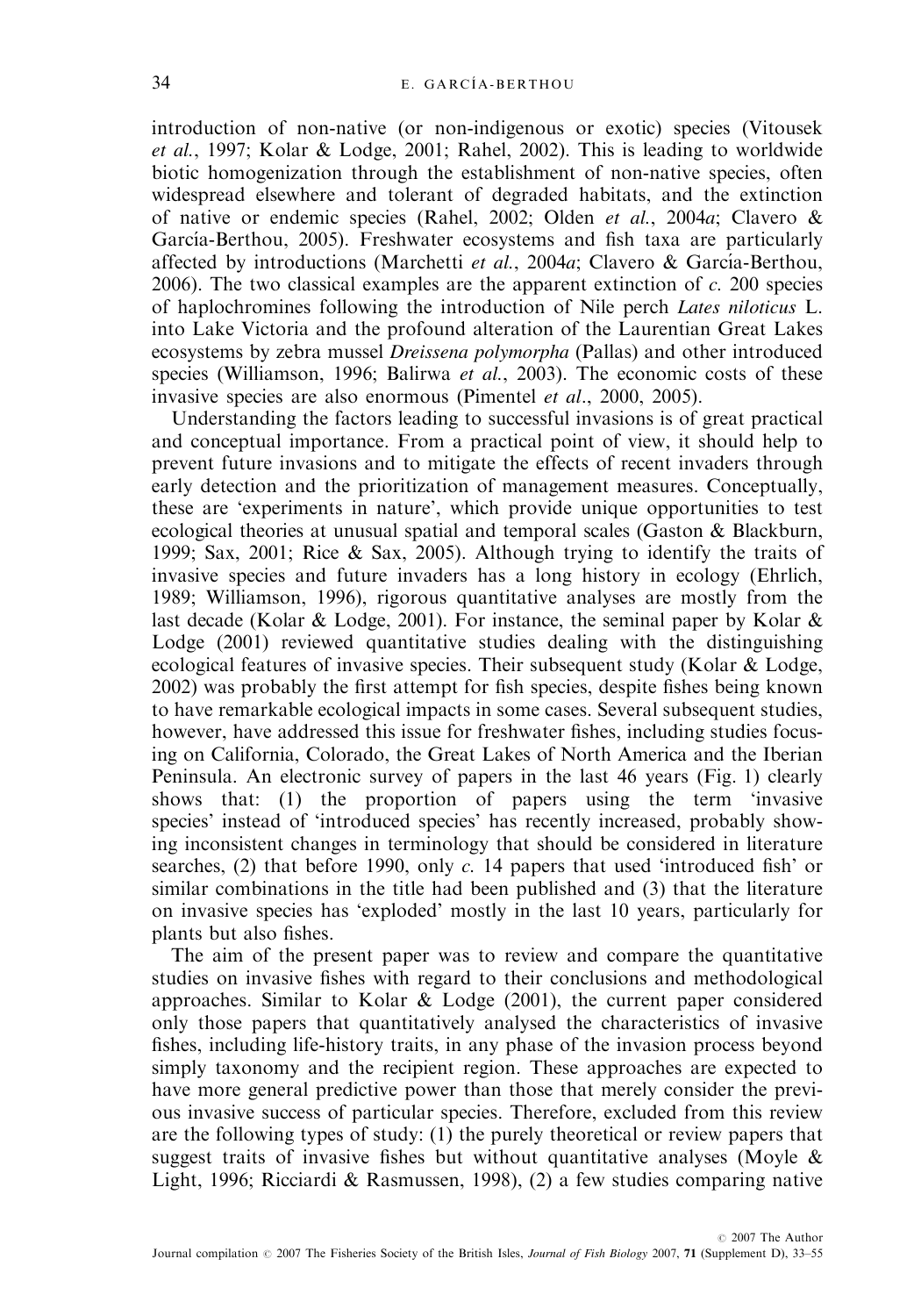

FIG. 1. Trends in the study of invasive species from 1960 to 2006 according to the ISI Web of Science<sup>SM</sup> Science Citation Index Expanded database (searched February 2007). (a) Number of papers using the terms 'invasive species' ( $\blacksquare$ ), 'alien species'  $\blacksquare$ ), and 'introduced species'  $\blacksquare$ ) in the title or the abstract by year of publication. (b) Number of the papers from (a) also using 'fish'  $(\blacksquare)$ , 'plant'  $(\blacksquare)$ , 'mollusc' (or snail or 'bivalv\*')  $(\Box)$ , 'bird'  $(\Box)$  and 'mammal'  $(\Box)$ . The total here is higher than in (a) because some papers cited multiple taxa (e.g. fishes and mollusc;  $\Box$ , others). Terms searched ended with '\*' to include plurals or very similar terms. Searches did not include the terms 'exotic fish' or 'introduced fish' because multiple similar terms were used simultaneously. ISI started to include the abstracts of papers in 1990, hence affecting the probability of detecting papers.

and introduced species in only specific sites and not entire river basins or regions and  $(3)$  studies that analysed invasions phases (e.g. establishment rates) for different species or regions but without considering life-history traits (Marchetti et al., 2004b; Ricciardi & Atkinson, 2004; García-Berthou et al., 2005; Casal, 2006; Ricciardi & Mottiar, 2006), including the emerging field of ecological niche modelling (Iguchi *et al.*, 2004; Zambrano *et al.*, 2006), which is based on environmental characteristics of sites only.

 $© 2007$  The Author Journal compilation  $@$  2007 The Fisheries Society of the British Isles, Journal of Fish Biology 2007, 71 (Supplement D), 33-55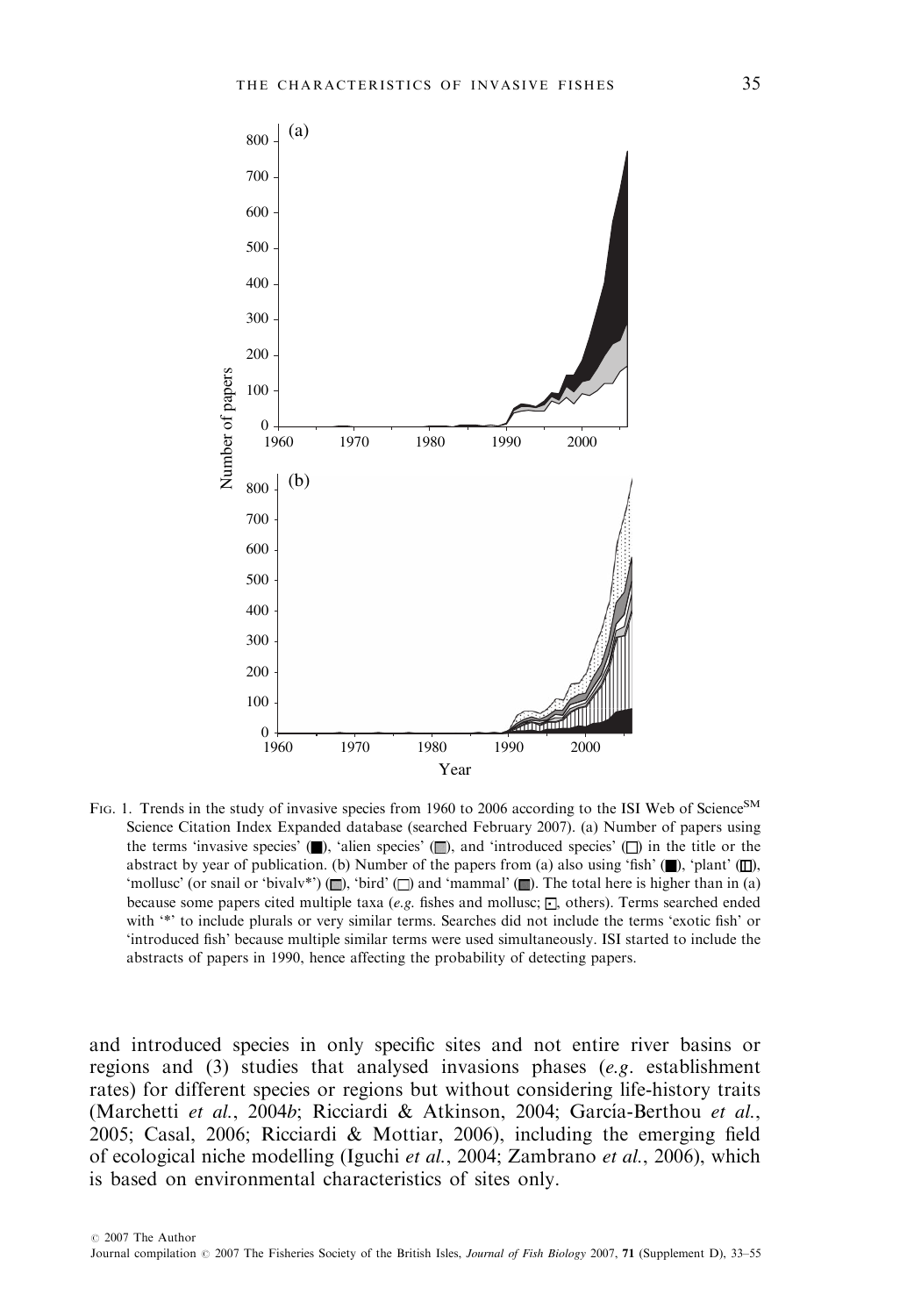### WHAT TO COMPARE?

Biological invasions are complex processes that consist of a sequence of phases: transport to a new region, release or escapement to the wild, establishment, dispersal or spread and integration or impact (Williamson, 1996; Kolar & Lodge, 2001; Sakai *et al.*, 2001). Each phase should be studied independently because different factors are mediating each phase and a characteristic that enhances a specific phase may compromise success in the next one (Kolar  $\&$ Lodge, 2001, 2002; Cassey et al., 2004a; Jeschke & Strayer, 2006). In principle, to identify the traits that determine success in a specific invasion stage, the species pools to be compared should be carefully specified, in order to avoid potentially incorrect conclusions (Cassey et al., 2004b). For instance, species introduced and successfully established in a region should not be compared with the pool of species potentially introduced, or with those transported (introduced or not), but they can be compared with species introduced to the wild but not established. Otherwise, the traits involved in establishment success might be confounded with those involved in transport and introduction (Cassey et al., 2004b). The transport and introduction phases, however, are transitory and often poorly documented. For instance, failed introductions of many species are rarely recorded, so the data are usually unavailable or strongly biased (Kolar & Lodge, 2001; García-Berthou et al., 2005).

This is very much the case for fishes, as studies that carefully document the transport and release to the wild of non-native species are lacking in most cases, and the only comparison possible is by merging several invasion phases. Of the 12 studies on invasive fishes that were identified, none have specifically examined the transport phase, only three the release or escapement phase (hereafter 'introduction'), and several compared species established with species pools of other invasion stages. Nevertheless, as Cassey et al. (2004b) acknowledged, these latter comparisons are not necessarily invalid and may be the only possibility when no other data are available. Moreover, one may argue that such comparisons answer different questions. For example, when Jeschke  $\&$ Strayer (2006) compare North American and European species introduced that have established and spread with those that have not been introduced or were introduced but failed to establish or spread, they are not examining only the dispersal phase but rather attempting to identify the traits of successfully established species relative to those that failed in any given step. The results may be more ambiguous, but they are more general and could benefit from increased sample size.

A similar general comparison is that of native species with established nonnative species (the three studies with 'E/I' label in Table I). When the traits of established species (only species that succeeded the transport, release and establishment phases) and those of native species are compared, a mixture of invasion stages is examined, including the abiotic and biotic  $(i.e.$  relationship with native species) 'filters' of establishment and integration. Olden et al. (2006) have recently exemplified the enormous potential of this approach in explaining different and more variable ecological niches of invasive fishes compared to native fishes. Similarly, there are numerous studies documenting how different traits of native and exotic plants affect individual animal species and these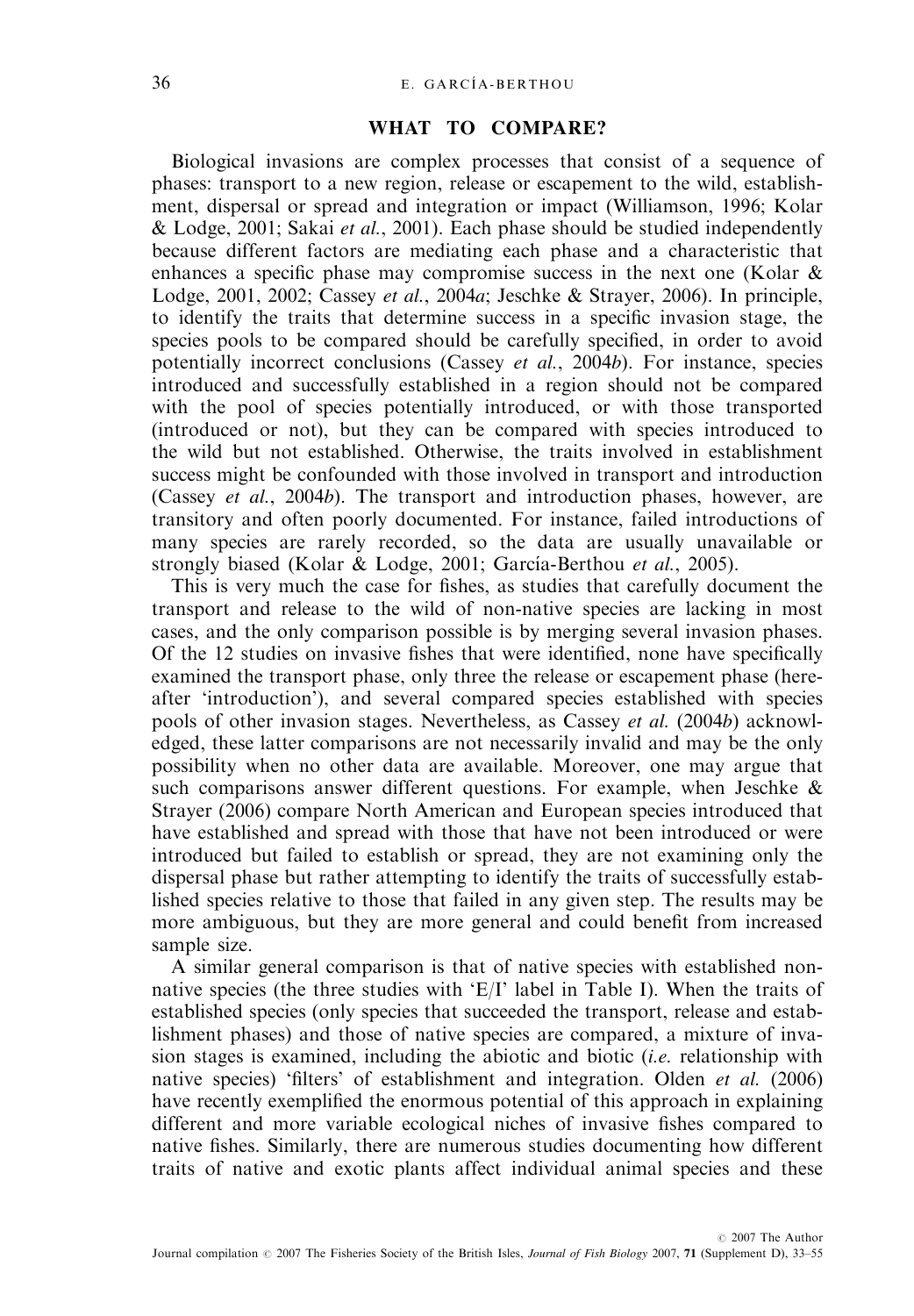| $\sim$<br>he life-history traits of invasive fishes. Predictor variables are generally (when detailed by the author | ccess in the invasion phase. Predictors significant with univariate methods but not selected with multivariate |                          |
|---------------------------------------------------------------------------------------------------------------------|----------------------------------------------------------------------------------------------------------------|--------------------------|
|                                                                                                                     | こくこうしょく くり                                                                                                     | mathon ware not included |
|                                                                                                                     |                                                                                                                |                          |

|        |                                 |                                                                                                                          | methods were not included                                                                                                                             |                                                                                                                                                                                                                             |           |
|--------|---------------------------------|--------------------------------------------------------------------------------------------------------------------------|-------------------------------------------------------------------------------------------------------------------------------------------------------|-----------------------------------------------------------------------------------------------------------------------------------------------------------------------------------------------------------------------------|-----------|
| Phase  | Region                          | Species pool and number                                                                                                  | Species groups compared<br>(or variable analysed)                                                                                                     | Main predictors identified                                                                                                                                                                                                  | Reference |
| T/R    | Nevada (U.S.A.)                 | 163 extant salmonid species<br>or sub-species<br>(worldwide)                                                             | 16 sub-species (representing<br>Nevada v. 147 species not<br>13 species) introduced to<br>introduced                                                  | Genus, maximum size                                                                                                                                                                                                         | $\circ$   |
| T/R    | Europe and North<br>America     | 220 species native to Europe<br>native to North America<br>America; 713 species<br>and not to Europe<br>but not to North | introduced to Europe v.<br>America v. those not<br>introduced to North<br>introduced; North<br>American species<br>European species<br>not introduced | Human affiliation, parental<br>care, egg diameter,<br>latitudinal range                                                                                                                                                     |           |
| ≃      | North America                   | 308 taxa sold in aquarium<br>stores                                                                                      | Introduced v. not<br>introduced                                                                                                                       | Availability in stores, fish<br>size, taxonomic family                                                                                                                                                                      | $\Xi$     |
| щ      | Great Lakes of North<br>America | 45 species introduced to the<br>Great Lakes                                                                              | Established v. not<br>established                                                                                                                     | breadth, temperature and<br>history of invasion<br>Relative growth, diet<br>salinity tolerances,                                                                                                                            |           |
| $\Box$ | California (U.S.A.              | 87 species introduced to<br>California                                                                                   | Established v. not<br>established                                                                                                                     | distance to native source,<br>All the variables analysed:<br>physiological tolerance,<br>maximum size, size of<br>adult trophic status,<br>propagule pressure,<br>parental care, prior<br>invasion success<br>native range, |           |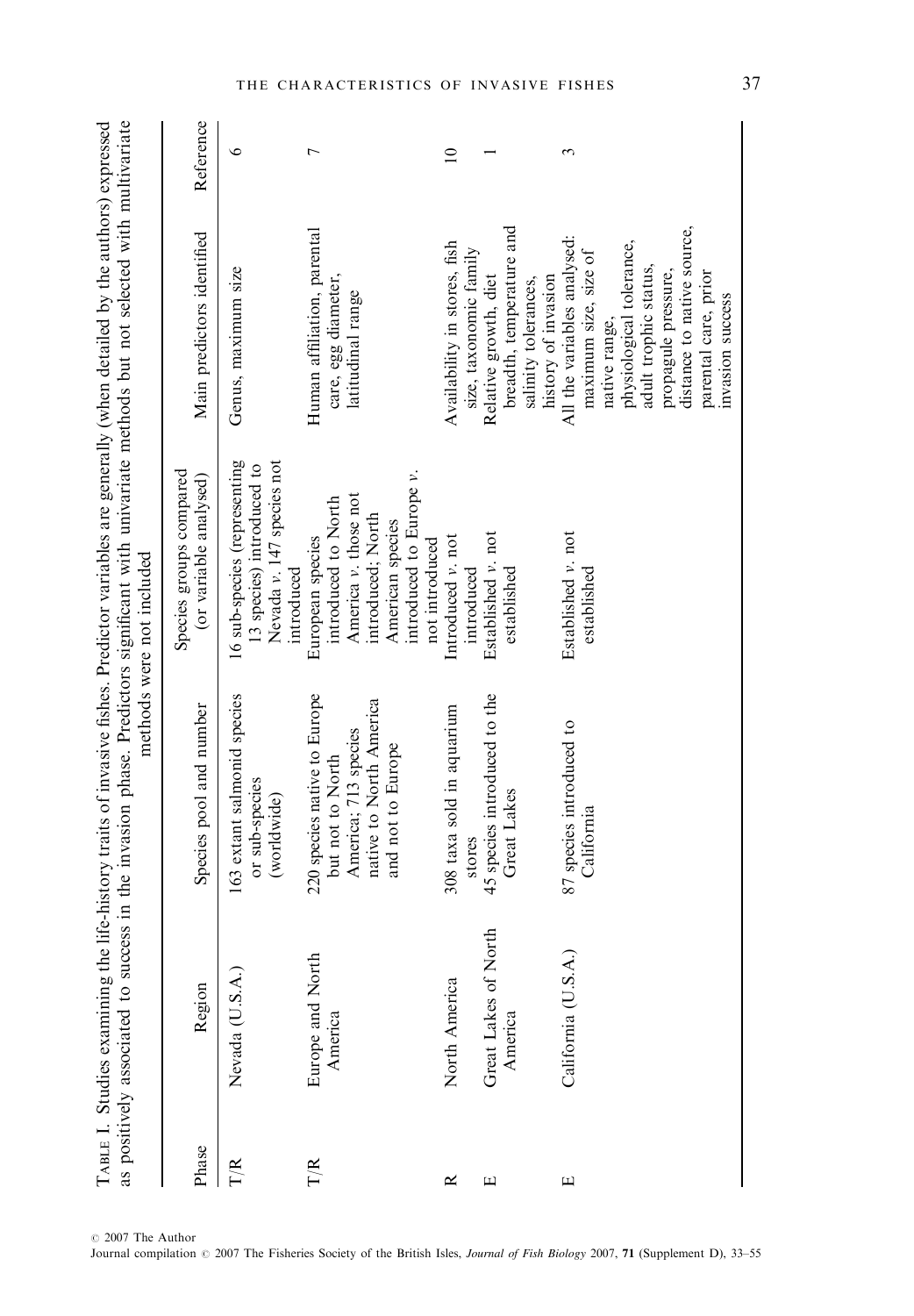| Phase  | Region                      | Species pool and number                                                                                     | Species groups compared<br>(or variable analysed)                                     | Main predictors identified                                                                                                                         | Reference      |
|--------|-----------------------------|-------------------------------------------------------------------------------------------------------------|---------------------------------------------------------------------------------------|----------------------------------------------------------------------------------------------------------------------------------------------------|----------------|
| щ      | California (U.S.A.)         | 87 species introduced to<br>California                                                                      | Established v. not<br>established                                                     | physiological tolerance,<br>pressure, parental care,<br>prior invasion success<br>smaller size of native<br>Maximum life span,<br>range, propagule | 4              |
| Щ      | Nevada (U.S.A.)             | 16 salmonid species or sub-<br>species introduced to<br>Nevada                                              | Established v. not<br>established                                                     | Propagule pressure (events<br>latitudinal midpoint<br>latitudinal range,<br>and individuals),                                                      | ७              |
| Щ      | Worldwide                   | introduced species<br>1424 intentionally                                                                    | Established v. not<br>established                                                     | size, omnivory, endemism<br>intentional establishment<br>Taxonomic family or small<br>of the recipient country,<br>(introduction purpose)          | ∞              |
| щ      | North America               | 94 aquarium freshwater<br>species introduced                                                                | Introduced v. established                                                             | Fish size, taxonomic family                                                                                                                        | $\Xi$          |
| $\Box$ | Iberian Peninsula           | 35 species introduced to the<br>Iberian Peninsula                                                           | Established v. not<br>established                                                     | reduced distance from<br>Prior invasion success,<br>small adult size and<br>native source                                                          | $\overline{2}$ |
| E/D    | Europe and North<br>America | introduced to Europe<br>introduced to North<br>America; 35 North<br>14 European species<br>American species | Established and dispersed v.<br>introduced but not<br>established or nor<br>dispersed | Parental care, fecundity,<br>offspring per year                                                                                                    |                |

TABLE I. Continued TABLE I. Continued

 $\odot$  2007 The Author Journal compilation  $@ 2007$  The Fisheries Society of the British Isles, Journal of Fish Biology 2007, 71 (Supplement D), 33-55

## 38 E. GARCÍA-BERTHOU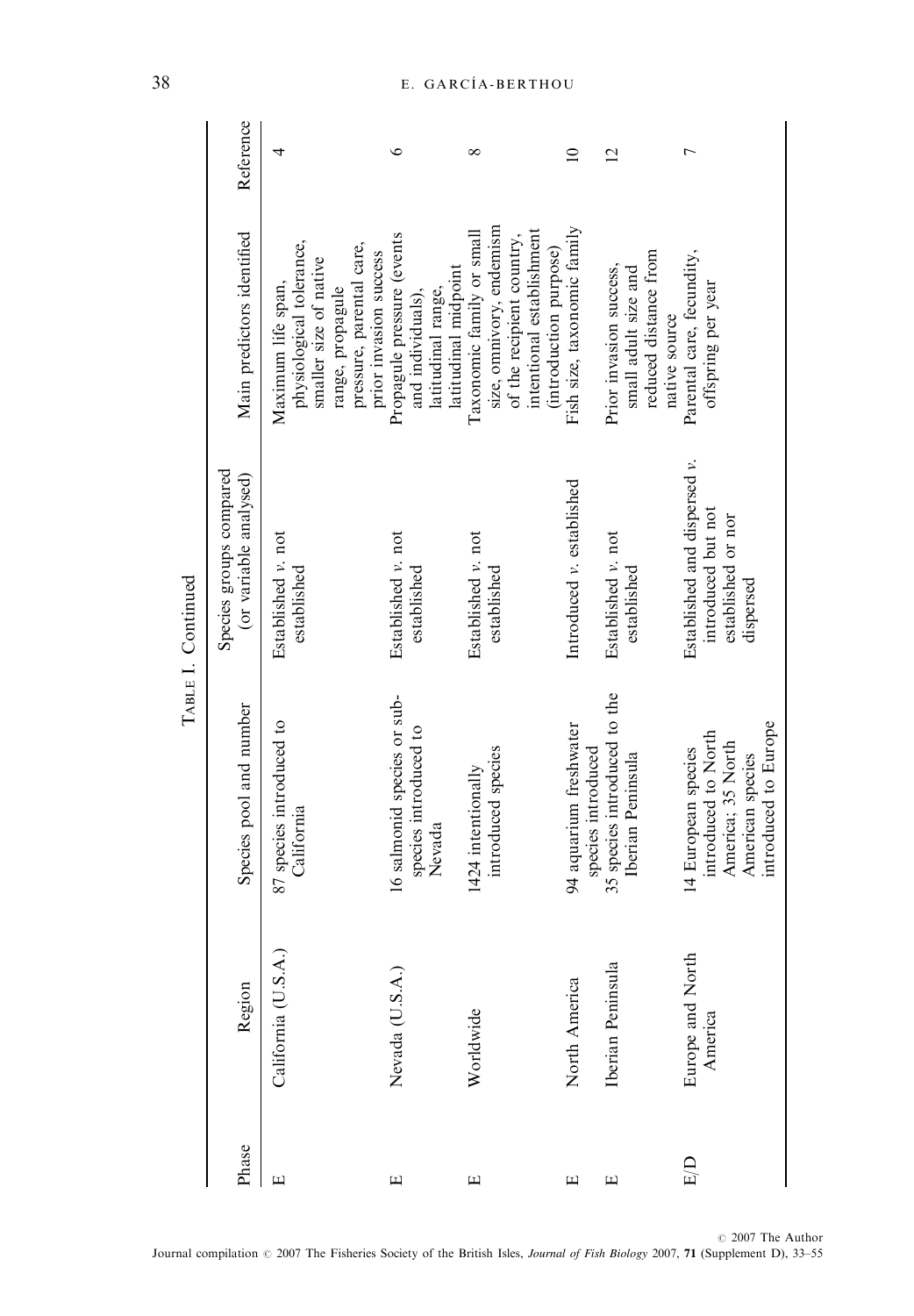$\odot$  2007 The Author

Journal compilation  $\odot$  2007 The Fisheries Society of the British Isles, Journal of Fish Biology 2007, 71 (Supplement D), 33-55

| Phase   | Region                           | Species pool and number                                                   | Species groups compared<br>(or variable analysed)                                                      | Main predictors identified                                                                               | Reference      |
|---------|----------------------------------|---------------------------------------------------------------------------|--------------------------------------------------------------------------------------------------------|----------------------------------------------------------------------------------------------------------|----------------|
| T/R/E   | Nevada (U.S.A.)                  | 163 extant salmonid species<br>or sub-species<br>(worldwide)              | Nevada v. not introduced<br>Established to Nevada v.<br>not established to                             | Maximum size and mass,<br>latitudinal midpoint<br>latitudinal range,                                     | $\circ$        |
| T/R/E/D | Europe and North<br>America      | 220 plus 713 species as<br>above                                          | Established and dispersed v.<br>introduced but failed to<br>establish or disperse<br>not introduced or | Propagule pressure, egg<br>diameter                                                                      | Γ              |
| ≏       | Great Lakes of North<br>America  | established to the Great<br>17 species introduced and<br>Lakes            | Fast v. slow dispersal                                                                                 | Slow relative growth rate,<br>temperature tolerance                                                      |                |
| ≏       | California (U.S.A.)              | translocated to California<br>71 species introduced or<br>and established | Dispersal (number of<br>catchments)                                                                    | Physiological tolerance,<br>propagule pressure                                                           |                |
| $\Box$  | California (U.S.A.)              | translocated to California<br>71 species introduced or<br>and established | Dispersal (number of<br>catchments)                                                                    | adult trophic status, prior<br>distance to native source,<br>Maximum life span,<br>invasion success      | 4              |
| $\Box$  | Colorado river basin<br>(U.S.A.) | 47 species introduced to the<br>lower Colorado river                      | Dispersal (km year <sup>-1</sup> )                                                                     | equilibrium-opportunist<br>Winemiller-Rose life-<br>specialists from<br>Equilibrium and<br>history model |                |
| ≏       | Catalonia (north-east<br>Spain)  | 22 species introduced to<br>Catalonia                                     | occupied, occurrence)<br>Dispersal (river length                                                       | Introduction date                                                                                        | ۰              |
| $\Box$  | Iberian Peninsula                | 22 species established to the<br>Iberian Peninsula                        | Dispersal (number of<br>catchments)                                                                    | parental care, large adult<br>Small native range, low<br>size, prior invasion<br>success, detritivory    | $\overline{c}$ |

## THE CHARACTERISTICS OF INVASIVE FISHES 39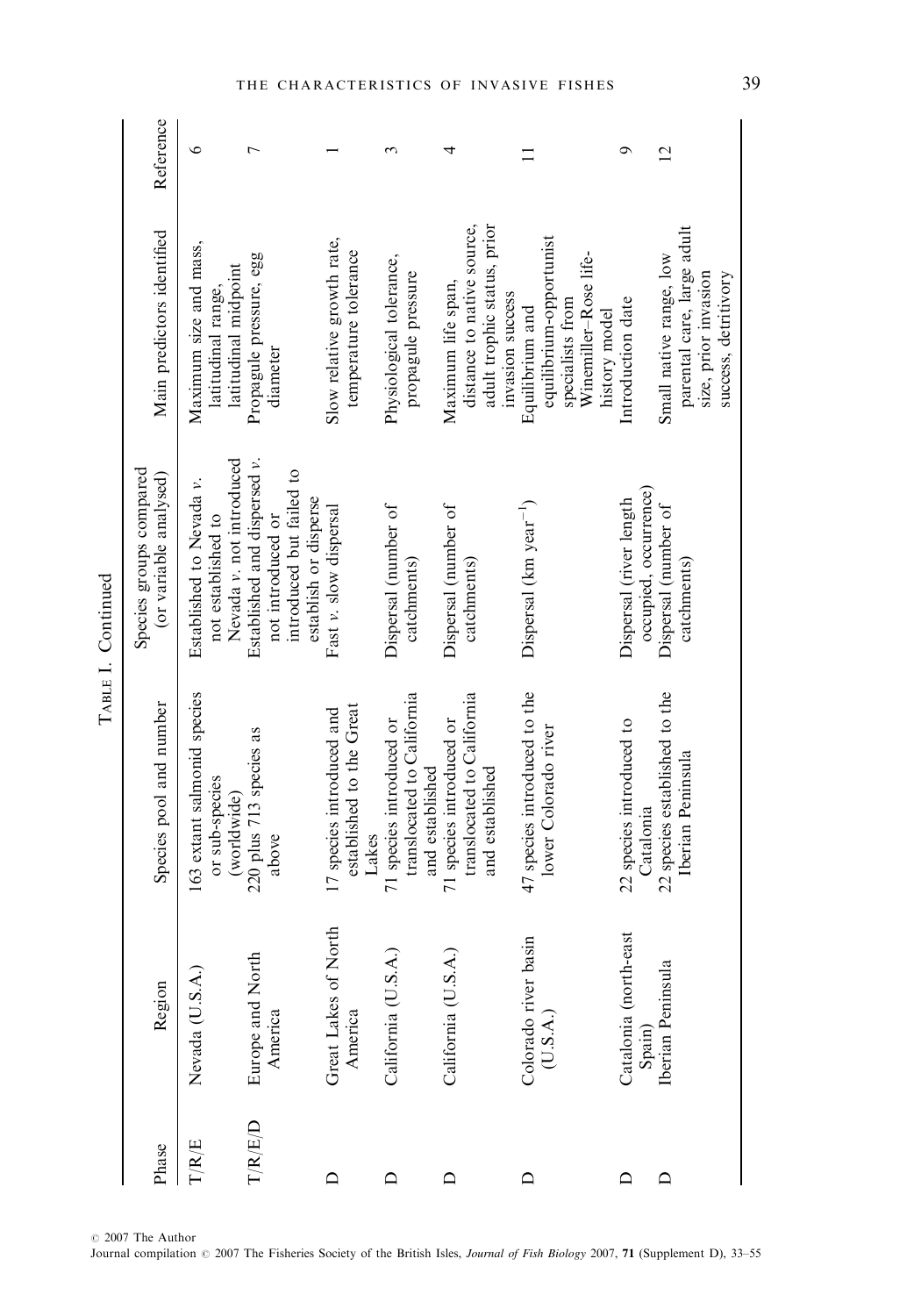| Phase       | Region                          | Species pool and number                                                                                      | Species groups compared<br>(or variable analysed)                                                    | Main predictors identified                                                                                                          | Reference         |
|-------------|---------------------------------|--------------------------------------------------------------------------------------------------------------|------------------------------------------------------------------------------------------------------|-------------------------------------------------------------------------------------------------------------------------------------|-------------------|
|             | California (U.S.A.)             | translocated to California<br>71 species introduced or<br>and established                                    | abundance in catchments<br>where it has established<br>Species' qualitative<br>$(1-5 \text{ scale})$ | Prior invasion success,<br>human interest                                                                                           | 3                 |
|             | California (U.S.A.)             | translocated to California<br>71 species introduced or<br>and established                                    | Qualitative abundance (1-5<br>scale)                                                                 | adult trophic status, prior<br>distance to native source,<br>physiological tolerance,<br>invasion success<br>Maximum size,          | 4                 |
|             | Worldwide                       | 254 established introduced<br>species                                                                        | With or without ecological<br>impact                                                                 | Endemism of the recipient<br>country, introduction<br>date                                                                          | $\mathbf{\Omega}$ |
|             | Great Lakes of North<br>America | established to the Great<br>23 species introduced and<br>Lakes                                               | Nuisance v. non-nuisance<br>species                                                                  | Small eggs, salinity<br>tolerances                                                                                                  |                   |
|             | Iberian Peninsula               | 22 species established to the<br>Iberian Peninsula                                                           | Dispersal (number of<br>catchments)                                                                  | tolerance, prior invasion<br>omnivore, physiological<br>Small native range, not<br>success                                          | $\overline{2}$    |
| $E_{\rm I}$ | Iberian Peninsula               | established introduced to<br>45 species native and 24<br>the Iberian Peninsula                               | Native v. established species                                                                        | season, more diverse life-<br>history traits, human<br>Taxonomy, latitudinal<br>range, reproductive<br>affiliation                  | 5                 |
| $\Xi$       | Catalonia (north-east<br>Spain) | Eight native species and 22<br>15 foreign) to Catalonia<br>(seven translocated and<br>established introduced | Native v. foreign v.<br>translocated                                                                 | maximum life span, water<br>Fecundity, age at maturity,<br>tolerance to pollution,<br>lower reaches habitat<br>quality flexibility, | ဓ                 |

TABLE I. Continued

TABLE I. Continued

## 40 E. GARCÍA-BERTHOU

 $\odot$  2007 The Author Journal compilation  $@ 2007$  The Fisheries Society of the British Isles, Journal of Fish Biology 2007, 71 (Supplement D), 33-55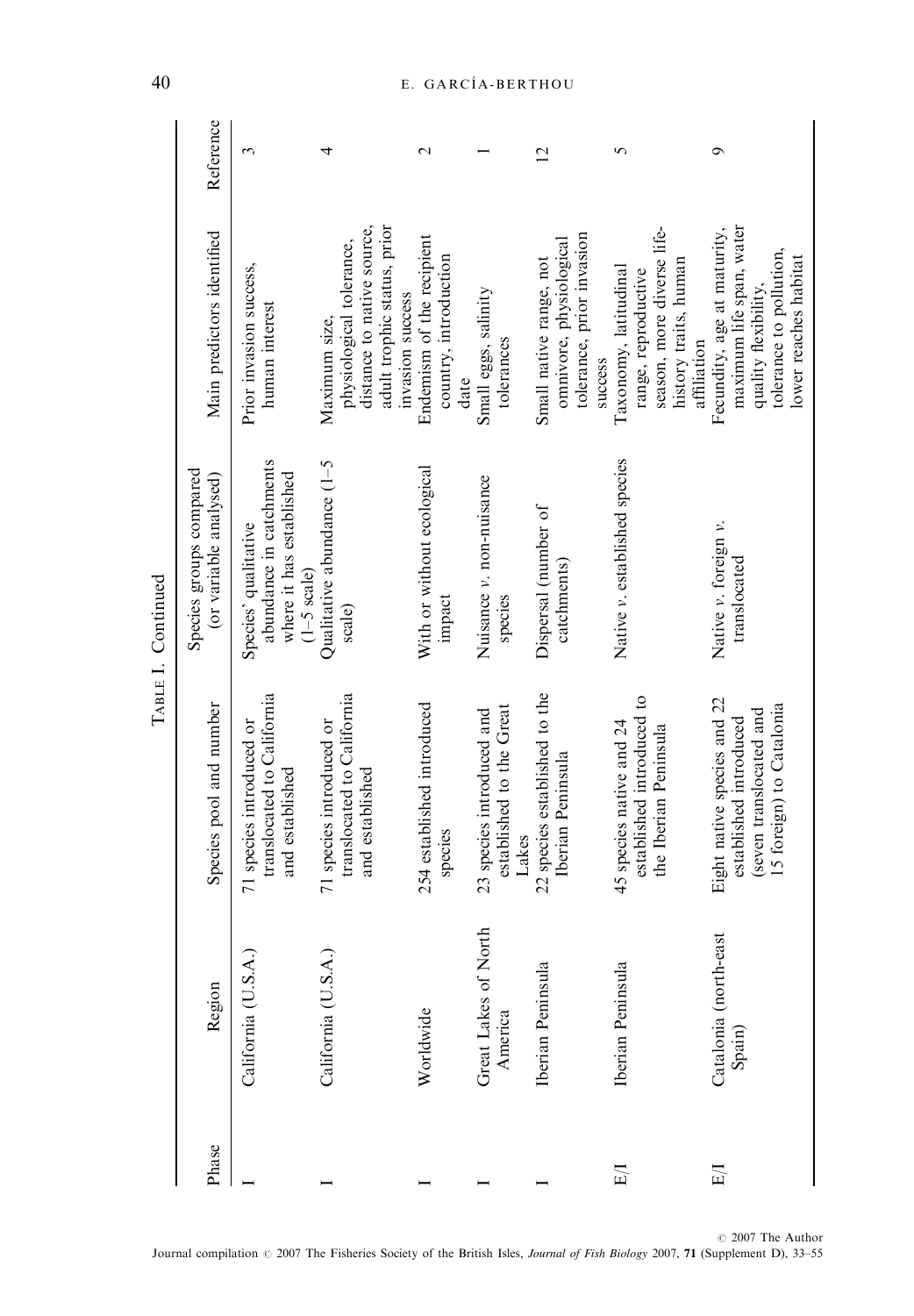|       |                                                                      |                                                                         | TABLE I. Continued                                                                                                                                                                                                                                                                                                                                                                      |                                                                                                                                                                    |           |
|-------|----------------------------------------------------------------------|-------------------------------------------------------------------------|-----------------------------------------------------------------------------------------------------------------------------------------------------------------------------------------------------------------------------------------------------------------------------------------------------------------------------------------------------------------------------------------|--------------------------------------------------------------------------------------------------------------------------------------------------------------------|-----------|
| Phase | Region                                                               | Species pool and number                                                 | Species groups compared<br>(or variable analysed)                                                                                                                                                                                                                                                                                                                                       | Main predictors identified                                                                                                                                         | Reference |
|       | Colorado River basin<br>(US.A.)                                      | established introduced to<br>28 native species and 62<br>Colorado River | Native v. established                                                                                                                                                                                                                                                                                                                                                                   | more extreme and diverse<br>suites of life-history traits<br>(Winemiller-Rose model)<br>induced) regulated flows,<br>favourable for (human-<br>Life-history traits |           |
|       | T, transport to a new region; R,<br>Strayer (2005, 2006); 8, Ruesink |                                                                         | , Kolar & Lodge (2002); 2, Ruesink (2003); 3, Marchetti et al. (2004c); 4, Marchetti et al. (2004a); 5, Alcaraz et al. (2005); 6, Colautti (2005); 7, Jeschke &<br>(2005); 9, Vila-Gispert et al. (2005); 10, Duggan et al. (2006); 11, Olden et al. (2006); 12, Ribeiro et al. (2007).<br>release or escapement to the wild; E, establishment; D, dispersal; I, integration or impact. |                                                                                                                                                                    |           |

#### $\odot$  2007 The Author Journal compilation  $© 2007$  The Fisheries Society of the British Isles, *Journal of Fish Biology* 2007, 71 (Supplement D), 33-55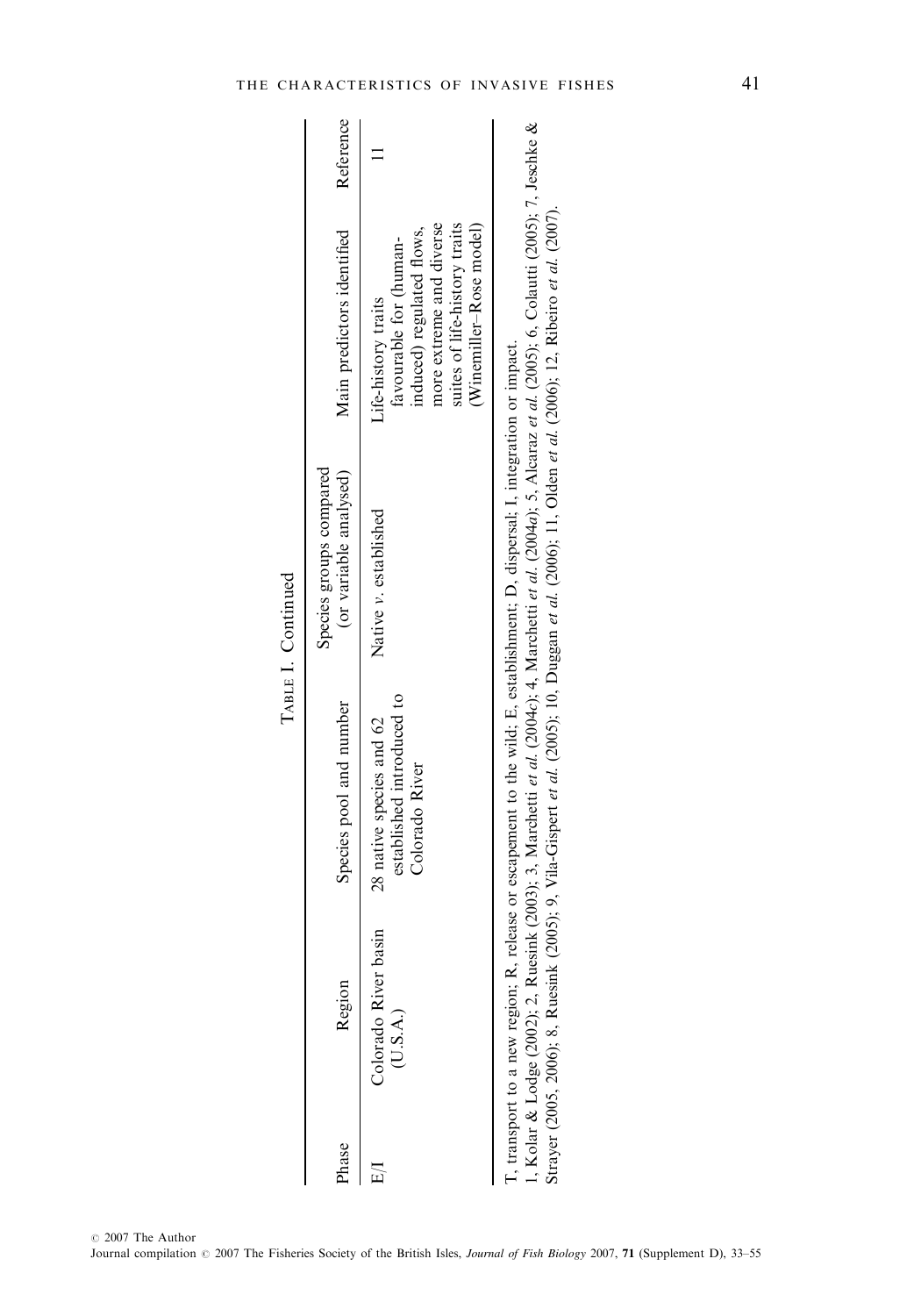comparisons have enormous potential for predicting severe impacts (Levine et al., 2003).

The operational definition of the different invasion states is another problem (Richardson et al., 2000; Rejmánek et al., 2002; Copp et al., 2005). For instance, when should an introduced fish be considered as established or not, particularly given the long life span of some fishes, the difficulty of sampling large rivers and reservoirs, and the repeated stocking of some species? It is uncertain whether very recent introductions will establish and how to define 'recent' is subjective. Therefore, the date of introduction or the time since introduction (when known) should probably be used in statistical analyses of establishment and dispersal (Alcaraz et al., 2005; García-Berthou et al., 2005); otherwise, discarding 'recent introductions' might also bias the results because changing trends have been documented in the species introduced (Clavero  $\&$ García-Berthou, 2006) and establishment rates (García-Berthou et al., 2005; Copp et al., 2007). Moreover, some establishments are very restricted in space or environmental conditions (Copp et al., 2005), e.g. mosquitofish Gambusia holbrooki Girard in a Hungarian natural thermal lake (Specziár, 2004) or tropical species such as guppy Poecilia reticulata Peters in a Spanish thermal spring (Alcaraz *et al.*, 2005) or for a period in the  $1960s-1970s$  in a few English water courses artificially heated by power-plant discharges (Lever, 1996). Similar problems with definitions can be found for 'spread' and 'introduction to the wild', e.g. for introductions to a human-made isolated pond (Copp et al., 2005). Ideally, the data should also include introductions from within a region, *i.e.* native species translocated outside their native range (Marchetti *et al.*, 2004*c*; Vila-Gispert *et al.*, 2005) have shown that translocated species can show different life-history patterns from both native and alien species.

### HOW TO COMPARE?

The statistical methods used to identify the traits of invasive species are also very diverse, ranging from univariate methods such as independence tests (for categorical predictors) or ANOVAs to multivariate methods such as logistic regression or classification trees (Table II). Univariate and multivariate methods seem clearly complementary (Cassey et al., 2004a). Whereas multivariate methods take in some account the intercorrelation of variables and may be more powerful in many cases, data are often missing for some variables, which reduces the sample size and statistical power of multivariate methods (Jeschke & Strayer, 2006). Among multivariate methods for categorical dependent variables (i.e. excluding multiple linear regression), the main three methods that have been used for fishes (Table II) are multiple logistic regression (i.e. generalized linear model with binomial errors), discriminant function analysis and classification trees. Although classification trees have only been used in two studies, there is ample consensus that they are particularly suited to the analysis of complex ecological data, which may include lack of balance, missing values, non-linear relationships between variables and high-order interactions (De'ath & Fabricius, 2000; Karels et al., 2004; Turgeon & Rodríguez, 2005) although this is disputed by Thuiller et al. (2003). For instance, Olden  $\&$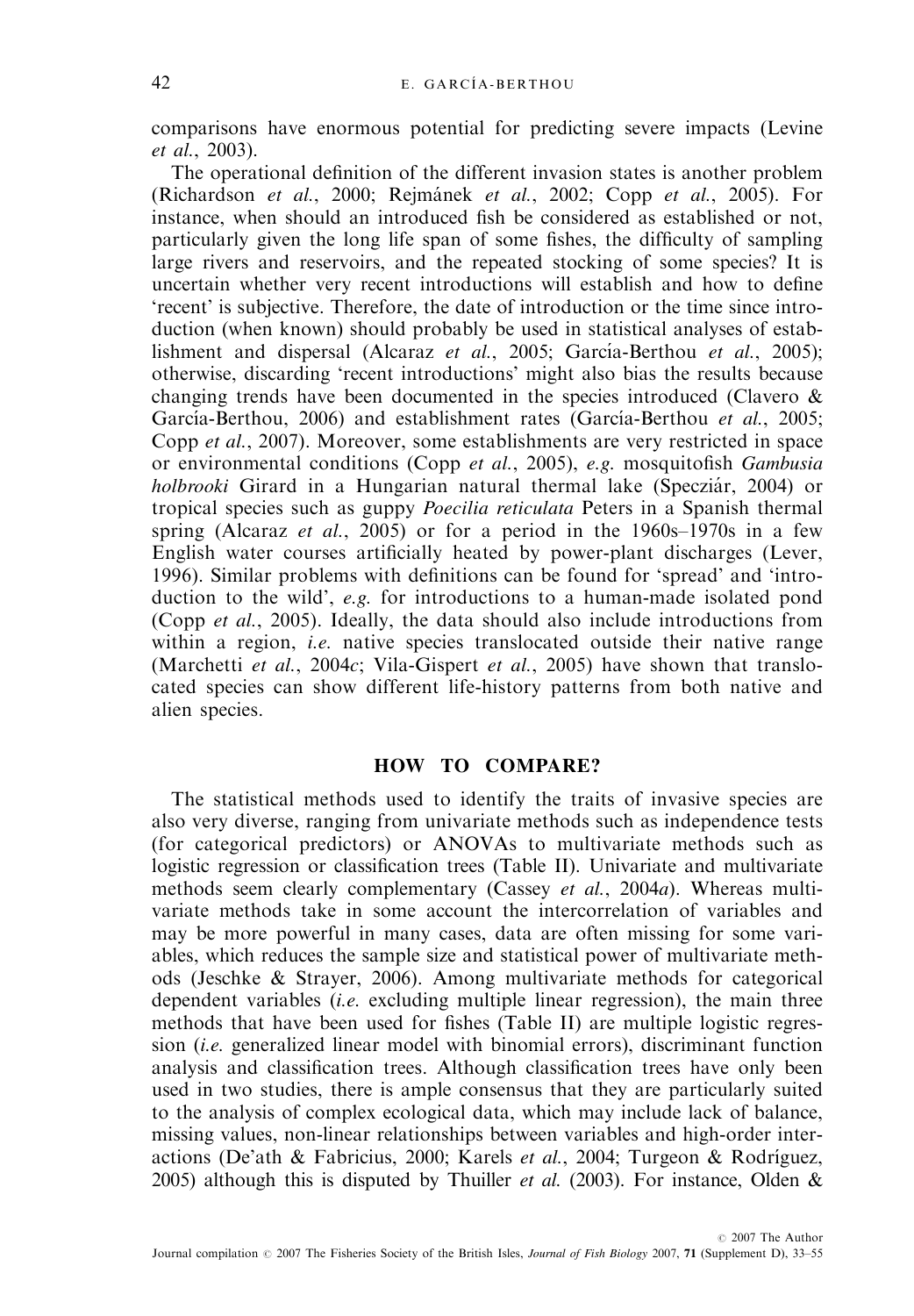|                                                                                                                     | Geographical<br>variation/<br>spatial<br>scale | $\tilde{z}$                                                                     | latitude between<br>(residual) and<br>percentage of<br>the recipient<br>difference in<br>Fish richness<br>endemism<br>country; | origin and<br>countries<br>recipient | Used distance to<br>nearest native<br>source                                                                                     | Used distance to<br>nearest native<br>source                                                                                   |
|---------------------------------------------------------------------------------------------------------------------|------------------------------------------------|---------------------------------------------------------------------------------|--------------------------------------------------------------------------------------------------------------------------------|--------------------------------------|----------------------------------------------------------------------------------------------------------------------------------|--------------------------------------------------------------------------------------------------------------------------------|
|                                                                                                                     | Phylogenetic<br>method                         | ranking variable<br>method (family<br>Grafen's (1989)<br>added to the<br>model) | Independent<br>contrasts                                                                                                       |                                      | None                                                                                                                             | None                                                                                                                           |
|                                                                                                                     | for multivariate<br>Model selection<br>methods | procedure for<br>Stepwise<br>DFA?                                               | procedure?<br>Backward                                                                                                         |                                      | Information-<br>theoretical<br>approach                                                                                          | procedure based<br>on AIC<br>Stepwise                                                                                          |
|                                                                                                                     | Statistical methods<br>used                    | ANOVAS, CT,<br>DFA                                                              | LO, MLR                                                                                                                        |                                      | LO, MLR                                                                                                                          | LO, MLR                                                                                                                        |
| TABLE II. Methodological details of the studies identified in Table I (see Table I for abbreviation and references) | propagule pressure<br>Measure of               | introductions (y/n)<br>Genus and species<br>histories of                        | Intentional introduction<br>and introduction date                                                                              |                                      | number of fishes used<br>in introductions (four<br>Number of countries<br>with introductions<br>and the estimated<br>categories) | number of fish used in<br>introductions (four<br>Number of countries<br>with introductions<br>and the estimated<br>categories) |
|                                                                                                                     | predictors<br>Number of<br>analysed            | 27                                                                              | $\infty$                                                                                                                       |                                      | $\infty$                                                                                                                         | $\overline{\phantom{0}}$                                                                                                       |
|                                                                                                                     | Reference                                      |                                                                                 | $\mathcal{L}$                                                                                                                  |                                      | 3                                                                                                                                | 4                                                                                                                              |

 $\odot$  2007 The Author

Journal compilation  $\degree$  2007 The Fisheries Society of the British Isles, Journal of Fish Biology 2007, 71 (Supplement D), 33-55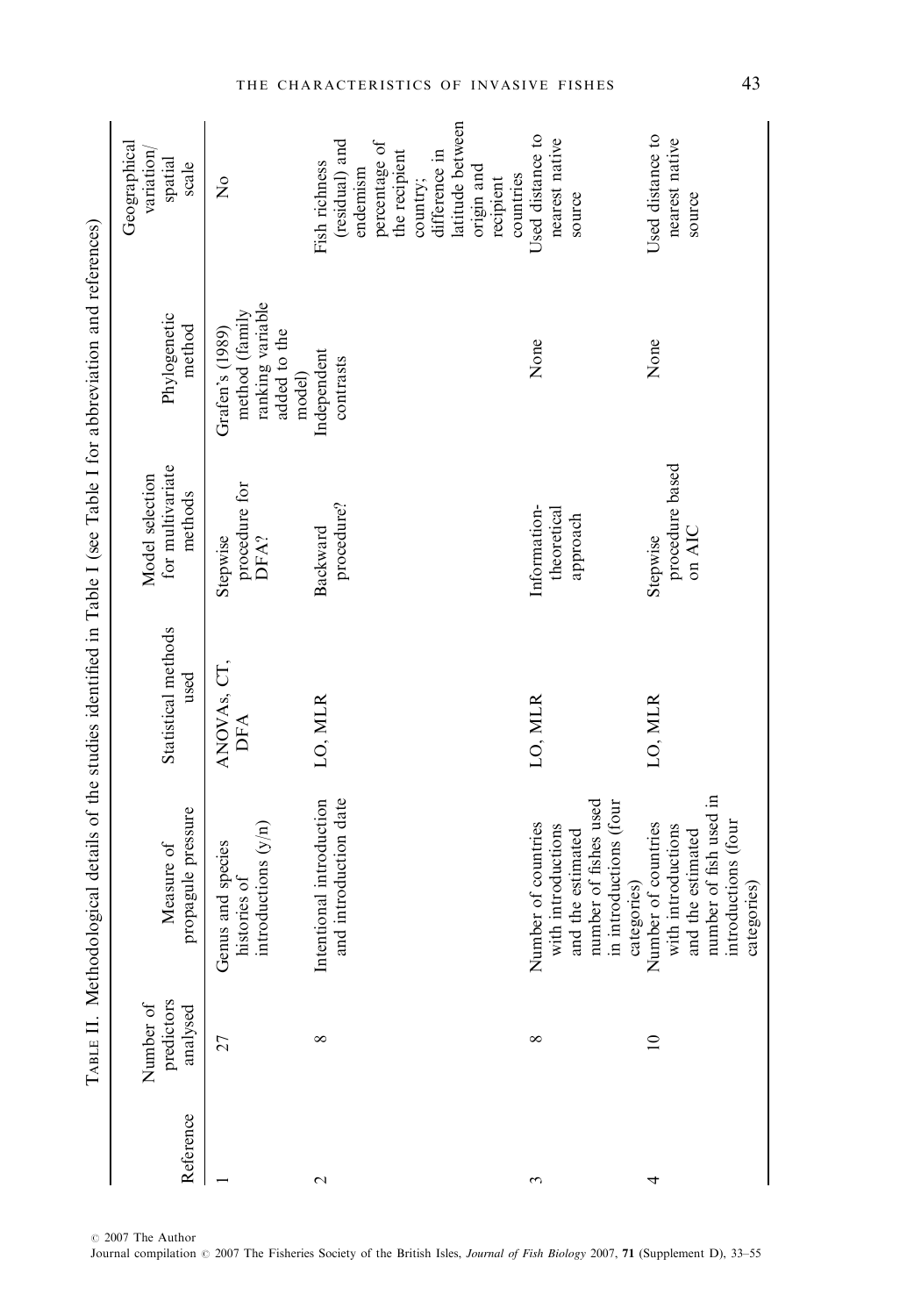| TABLE II. Continued | Geographical<br>variation/<br>spatial<br>scale<br>Phylogenetic<br>method<br>for multivariate<br>Model selection<br>methods<br>used | Comparison with<br>Gispert et al.,<br>a sub-region<br>(from Vila-<br>2005)<br>Independent<br>contrasts<br>procedure<br>Stepwise | $\overline{z}$<br>None (genera<br>compared)<br>None                                       | North America<br>Comparison of<br>Europe and<br>Independent<br>contrasts<br>procedure<br>Stepwise | latitude between<br>(residual) and<br>percentage of<br>the recipient<br>difference in<br>Fish richness<br>endemism<br>origin and<br>country;<br>recipient<br>None (family studied)<br>Information-<br>approach<br>theoretic |
|---------------------|------------------------------------------------------------------------------------------------------------------------------------|---------------------------------------------------------------------------------------------------------------------------------|-------------------------------------------------------------------------------------------|---------------------------------------------------------------------------------------------------|-----------------------------------------------------------------------------------------------------------------------------------------------------------------------------------------------------------------------------|
|                     |                                                                                                                                    |                                                                                                                                 |                                                                                           |                                                                                                   |                                                                                                                                                                                                                             |
|                     | Statistical methods                                                                                                                | t-tests, Levene tests,<br>independence<br>tests, DFA                                                                            | Independence tests,<br><b>ANOVAS</b>                                                      | Univariate analyses,<br>LO, MLR,<br>estimation of<br>effect sizes                                 | CT, LO                                                                                                                                                                                                                      |
|                     | propagule pressure<br>Measure of                                                                                                   | Introduction purpose                                                                                                            | propagules introduced<br>events and number of<br>Number of introduction<br>or transported | Number of countries or<br>regions in which the<br>species has been<br>introduced                  | (introduction purpose)<br>and introduction date<br>establishment<br>Intentional                                                                                                                                             |
|                     | predictors<br>analysed<br>Number of                                                                                                | 26                                                                                                                              |                                                                                           | $\overline{c}$                                                                                    | ∞                                                                                                                                                                                                                           |
|                     | Reference                                                                                                                          | 5                                                                                                                               | $\circ$                                                                                   | Γ                                                                                                 | $^{\circ}$                                                                                                                                                                                                                  |

## 44 E. GARCÍA-BERTHOU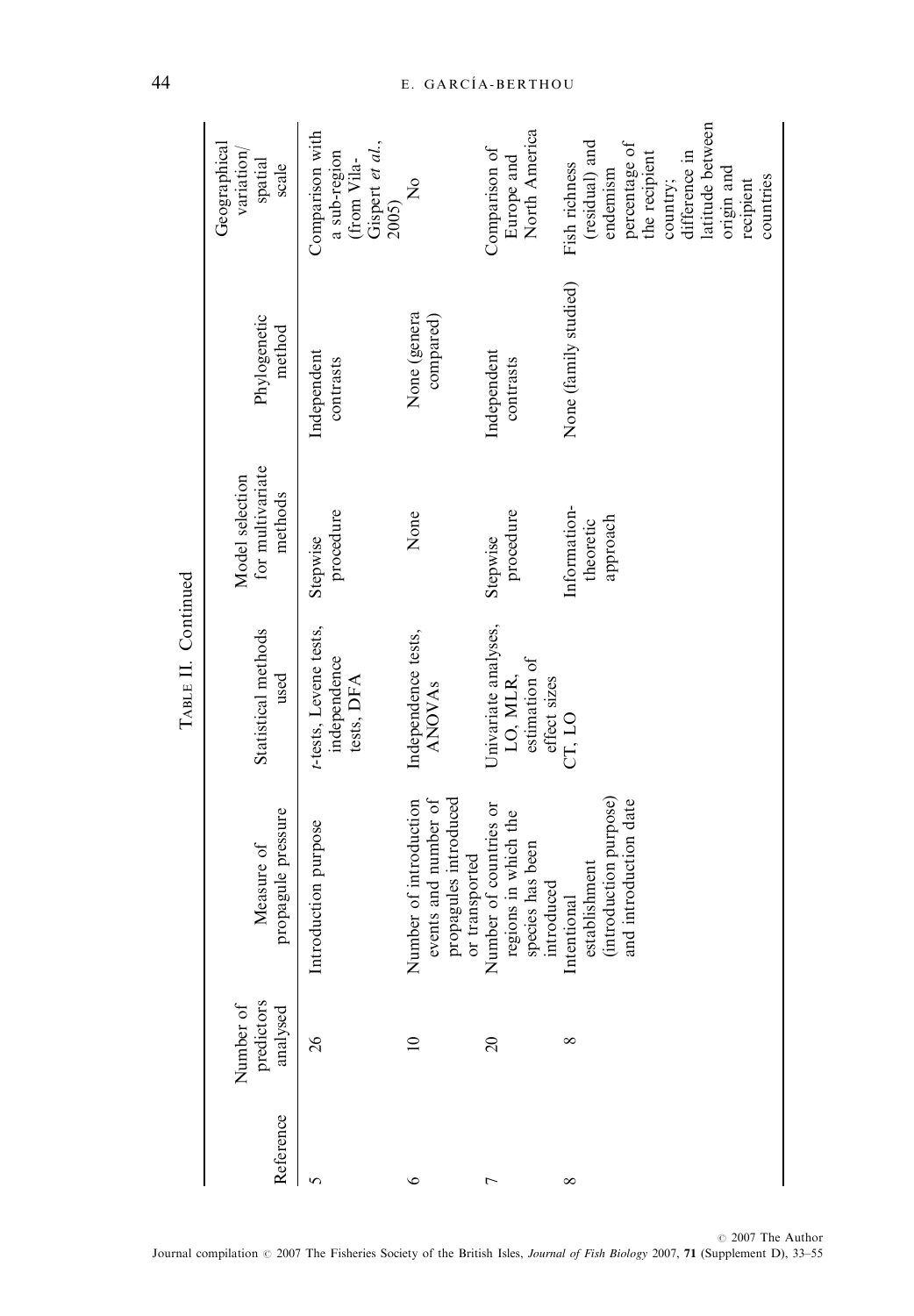| Reference      | predictors<br>Number of<br>analysed | propagule pressure<br>Measure of                                                                                                                         | Statistical methods<br>used                        | for multivariate<br>Model selection<br>methods | Phylogenetic<br>method                         | Geographical<br>variation/<br>spatial<br>scale                   |
|----------------|-------------------------------------|----------------------------------------------------------------------------------------------------------------------------------------------------------|----------------------------------------------------|------------------------------------------------|------------------------------------------------|------------------------------------------------------------------|
|                |                                     | Introduction date                                                                                                                                        | independence<br>ANC <sub>OVAs</sub><br>tests, DFA  | procedure<br>Stepwise                          | None                                           | $\tilde{\mathsf{z}}$                                             |
|                |                                     | courrence in aquarium<br>stores                                                                                                                          | Independence tests                                 | Not applicable                                 | None (taxonomic<br>family studied)             | $\frac{1}{2}$                                                    |
|                | 22                                  | None                                                                                                                                                     | ordinate analysis<br>plus t-tests<br>Principal co- | Not applicable                                 | Grafen's (1989)<br>method plus<br>Mantel tests | species' rate of<br>Analysed native<br>distributional<br>decline |
| $\overline{c}$ |                                     | Estimated number of<br>introductions (four<br>fish used in<br>categories)                                                                                | LO, MLR                                            | procedure<br>Stepwise                          | None                                           | $\tilde{\mathsf{z}}$                                             |
| regression.    |                                     | AIC, Akaike information criterion; CT, classification trees; DFA, discriminant function analysis; LO, multiple logistic regression; MLR, multiple linear |                                                    |                                                |                                                |                                                                  |

| ĹΤ, |  |
|-----|--|

 $\odot$  2007 The Author

Journal compilation  $\odot$  2007 The Fisheries Society of the British Isles, Journal of Fish Biology 2007, 71 (Supplement D), 33-55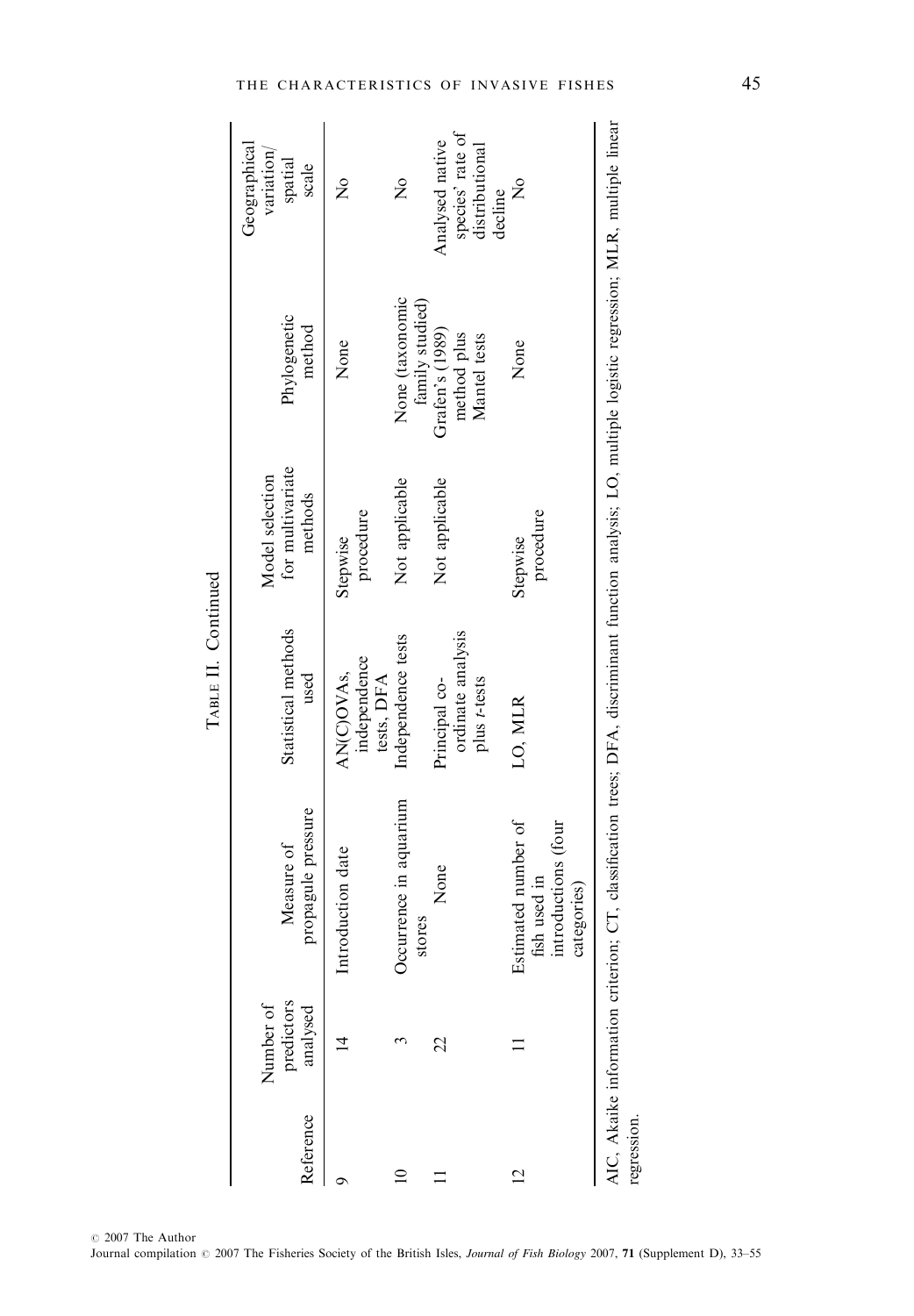Jackson (2002) compared these three techniques plus artificial neural networks and suggested that classification trees and neural networks greatly outperformed traditional techniques when applied to non-linear ecological data.

Within the multivariate methods, two approaches of model selection have been used: automatic, sequential techniques such as stepwise or backward procedures and, more recently, information theoretic (IT) analyses based on Akaike's information criterion (AIC) or similar extensions (Burnham & Anderson, 2002). Sequential techniques, such as stepwise selection or minimum adequate modelling, MAM (Crawley, 2002), have many flaws, mainly due to multicollinearity amongst predictors. They have received the following critiques (Thompson, 1995; Mac Nally, 2000; Burnham & Anderson, 2002; Whittingham et al., 2006): the model with highest conventional or adjusted  $R^2$  is not guaranteed to be found; the model may select unrelated predictors with good explanatory power because of their correlation with true causal variables; the results are often inconsistent, depending on the procedures used, and will produce biases in the parameter estimates; there is an inappropriate focus on a single best model. As elsewhere in ecology and behaviour, sequential techniques such as stepwise selection have been the norm for invasive fishes (Table II), either used in multiple linear regression, multiple logistic regression or discriminant function analyses. Ruesink (2005) and particularly Marchetti et al. (2004b) led the way for invasive fishes and exemplified the early use of IT analyses, the acknowledgement that there is not a simple 'true model' in the biological sciences (Burnham & Anderson, 2002) and the relative importance of different variables. Although Stephens *et al.* (2005) called for a pluralistic view that includes IT analyses and null-hypothesis testing as valid tools for the ecologist, they also concluded that IT analyses are better suited for observational studies that assess multivariate causality, which is clearly the case for studies reviewed here. Whittingham *et al.* (2006) suggested the use of IT analyses, or sometimes the fitting of the 'full model' (i.e. contains all the predictors), rather than the use of sequential techniques such as stepwise selection or MAM. The emphasis on effect sizes, instead of  $P$  values, by Jeschke & Strayer (2006) is also a good practice.

A caveat related to model selection is the contrasting total number of predictor variables tested in the different studies, which ranged from three to 27 (Table II). It is not known whether different predictors of invasiveness were identified in the different studies because of true region-specific differences or because some variables were not considered in specific studies. Of course, comprehensive data sets with numerous variables should be assembled whenever possible. The use of information theoretic approaches seems more imperative in these cases of large number of predictors.

Another interesting approach is to analyse variability as well as central tendency. Although inference is more difficult for variances than it is for means (Stewart-Oaten & Bence, 2001), two studies have shown than invasive fish species differ from native species through greater variability (Alcaraz et al., 2005; Olden et al., 2006), the former displaying more diverse life-history traits and being from more diverse taxonomic groups than the latter. This is to be expected since most fish introductions are now intentional (and illegal), often with the temerarious (and indeed ill-conceived) idea of 'filling vacant niches'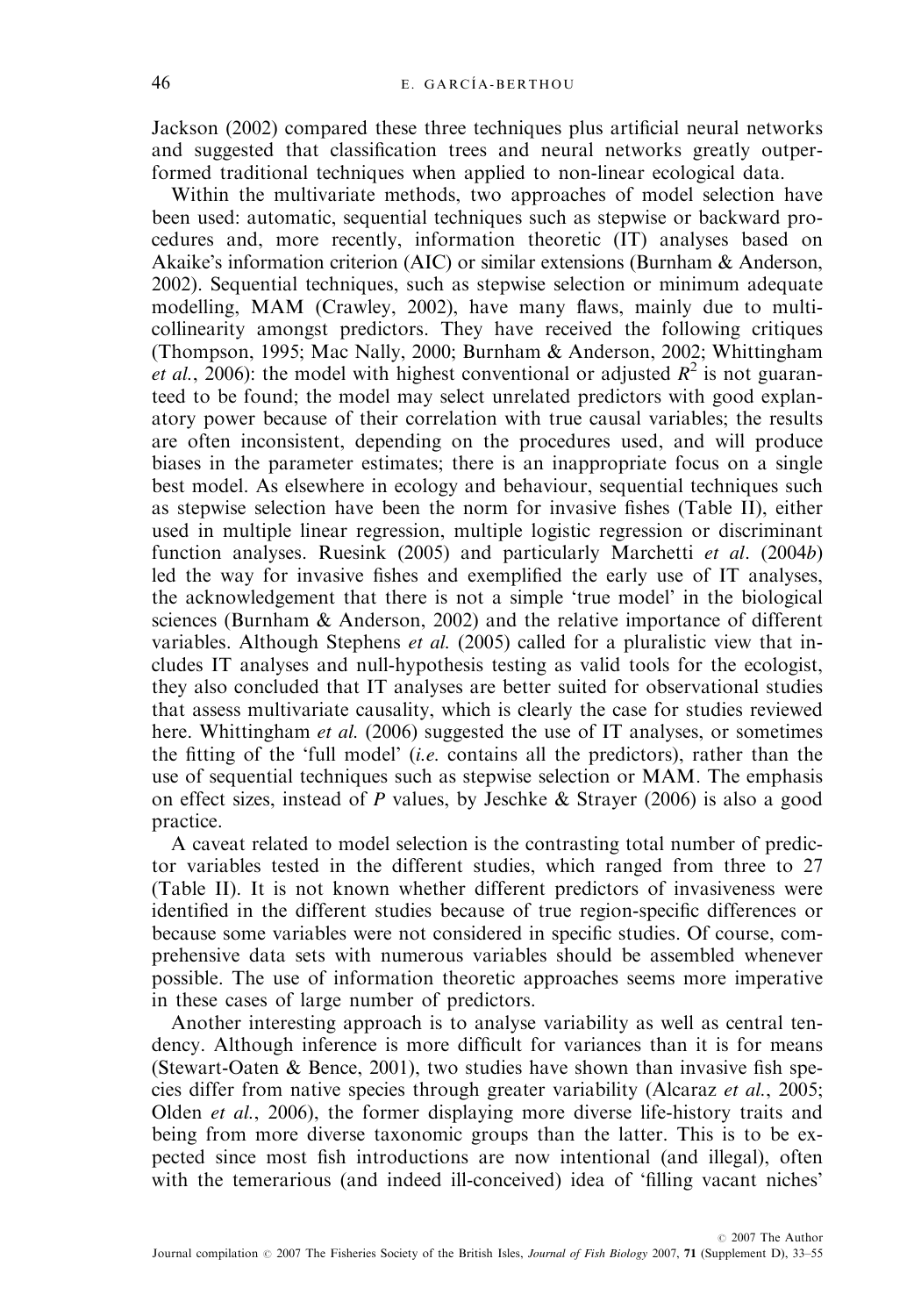(e.g. fishes smaller or larger than native species) but producing unexpected consequences (Moyle & Light, 1996).

Phylogenetic comparative methods (PCMs) such as Felsenstein's independent contrasts are widely used to control for the lack of statistical independence among species. Only four of the 12 studies reviewed have used some sort of PCM (Table II). The results of phylogenetic analyses and interspecific (nonphylogenetic) comparisons can be quite different (Jeschke & Strayer, 2006), and phylogenetic analyses sometimes transform results from non-significant to significant (Rees, 1995; Alcaraz et al., 2005), although the opposite is generally the rule (Garland *et al.*, 1999). Recently, there has been considerable discussion about whether PCMs should be used as regularly as they have been, but the vast literature is beyond the scope of this review (Westoby et al., 1995; Mazer, 1998; Freckleton et al., 2002; Martins et al., 2002). Note, however, that: (1) phylogenetic dependence exists within a wide range of phylogenies and data (Freckleton et al., 2002), (2) methods have recently been developed to measure the amount of phylogenetic correlation and correct only for it (Freckleton et al., 2002; Blomberg et al., 2003), (3) correlations estimated without taking phylogeny into account are often quite poor, and most PCMs perform quite well even when their assumptions are violated (Martins *et al.*, 2002), (4) conventional and independent contrasts correlations are often similar and correlated at  $c. r = 0.85$  according to Garland *et al.* (1999), whereas statistical significance differed in 16% of cases reviewed by Freckleton et al. (2002), (5) some authors suggest that comparing the results of PCMs and non-phylogenetic analyses can be informative (Mazer, 1998; Garland et al., 1999) but not other authors (Freckleton et al., 2002) and (6) contrary to common wisdom, PCMs should not be interpreted as removing the confounding effects of phylogeny but rather as reducing the variance of estimates and thus increasing statistical power (Rohlf, 2006).

One of the clearest lacunas in studies that analyse invasive fishes is the comparison of multiple scales and different geographical regions (Table II), although the appropriate basic unit for investigation is probably the drainage basin (Marchetti et al., 2004c; Copp et al., 2005). Patterns of invasion are rarely documented across multiple spatial scales, but research using multi-scale approaches has generated interesting new insights into the invasion process (Pauchard & Shea, 2006). For instance, native and alien species diversity are often positively correlated in large-scale observational studies, but negatively correlated in small-scale experimental studies (Byers & Noonburg, 2003). Similar variables have been used as predictors of invasibility in the studies reviewed here (see e.g. fish richness in Table II), illustrating the potential confounding effect of the study's scale. Similarly, establishment and dispersal might be expected to vary strongly with latitude (disputed by García-Berthou et al., 2005), and the importance of specific life-history traits varying accordingly. For example, the invasion success of rainbow trout Oncorhynchus mykiss (Walbaum) depends strongly on the region-specific hydrological regime (Fausch et al., 2001) and other factors, such as the species' susceptibility to whirling disease, caused by a myxozoan parasite Myxobolus cerebralis to which native brown trout *Salmo trutta* L. is resistant (Fausch, 2007). Although invasion predictions will have to be taxon- and region-specific (Kolar & Lodge,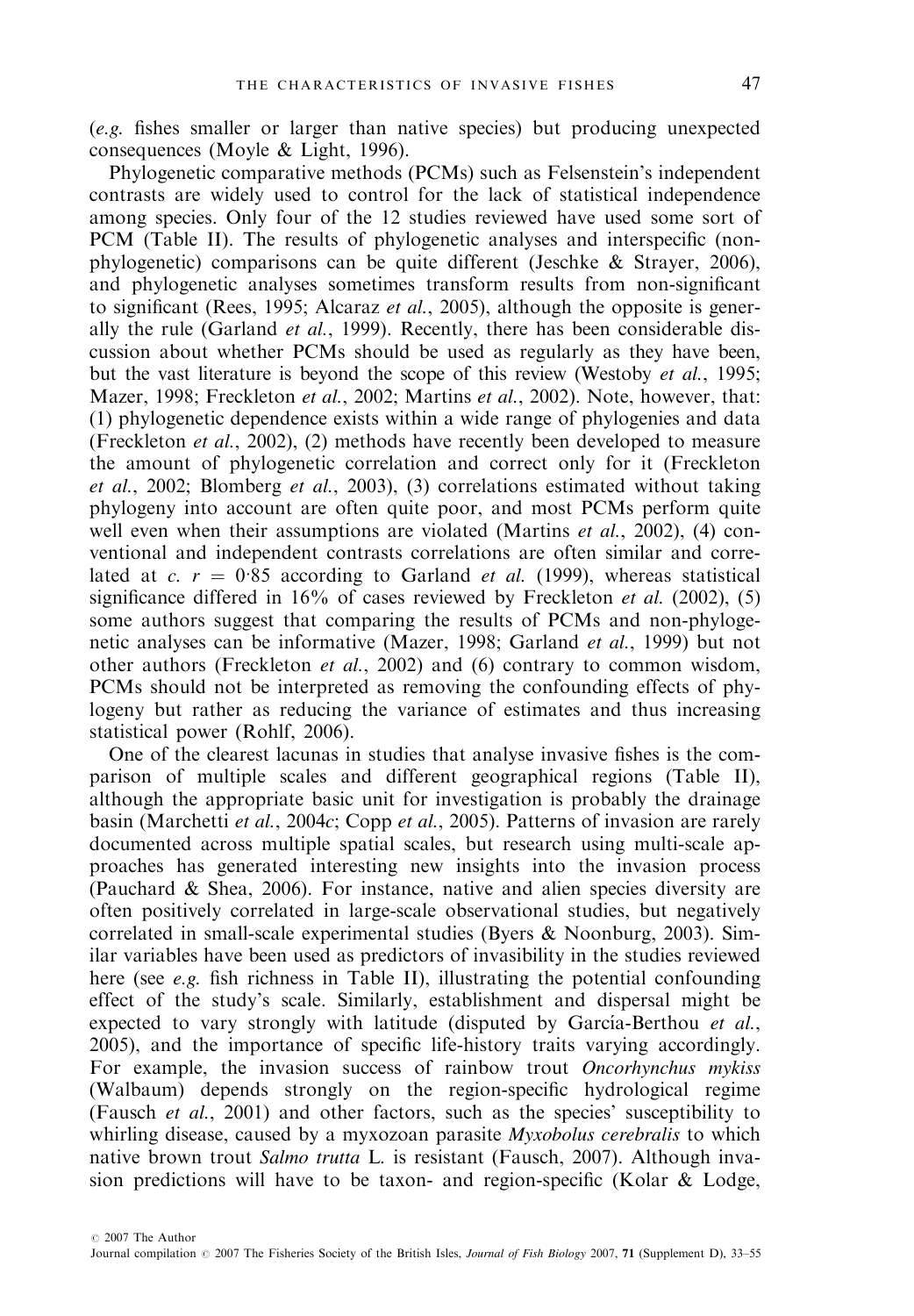2002; Moyle & Marchetti, 2006), the lack of comparison among regions and scales seems clearly a pending task.

### SYNTHESIS OF RESULTS

With such a disparity of regions and species, the reduced number of studies, and different variables considered (from three to 27 predictors) and methods used, little comparison among studies might be expected. A closer examination to the predictors identified, however, suggests some consistencies. At the transport and release phases (labelled  $T/R$  or R in Table I), two out of three studies (references 6 and 10 in Table I) have identified taxonomic selection, human affiliation and fish size as predictors. These variables, as well as variability in life-history traits also emerge in two of three studies comparing native and introduced species (references 5 and 11 in Table I, with phase labelled 'E/I'). A variable with partial support in many phases is latitudinal range: one of three  $T/R$  studies (reference 7), one of three  $E/I$  studies (reference 5) and three of seven E studies. Range size is often positively related to body size in fishes, although sometimes through the effect of habitat preference and migration type (Griffiths, 2006), so it will be difficult to distinguish amongst these variables.

The distribution of invasive species among taxonomic families and higher taxa has been shown to be far from random in fishes, plants (Pyšek, 1998; Richardson & Rejmánek, 2004) and birds (Lockwood, 1999; Blackburn & Duncan, 2001). Certain families and taxa clearly have more invasive species. Introduced fishes are often introduced intentionally, with a strong taxonomic bias for game or forage fishes or species with human interest, which often are piscivores and have been introduced elsewhere (Rahel, 2000, 2004; Alcaraz et al., 2005; Clavero & García-Berthou, 2006; Jeschke & Strayer, 2006). For this reason, the only measure of propagule pressure often used is the history of introductions or the number of countries where a species has been introduced (Table II). This taxonomic bias, often for species with presumed different ecological niches, such as piscivores or game fishes, also implies that introduced fishes are often quite different to native species and particularly more diverse in life-history traits (Table I).

Examples of the variability in taxonomy and life-history traits of introduced fishes (in Europe or elsewhere) and the preponderance of human interests or affiliation and taxonomic selection are those ranging from small, live-bearing poeciliid such as mosquitofish, introduced for mosquito control, to piscivorous centrarchids such as largemouth bass Micropterus salmoides (Lacepède) or cyprinids such as common carp Cyprinus carpio L., introduced for sport or food. These three fish species are also amongst the eight most widely-introduced freshwater fishes (García-Berthou *et al.*, 2005), again reflecting human-mediated taxonomic selection and propagule pressure.

Although establishment is by far the most studied phase, the conclusions are less clear. For example, it has been suggested that successful fish establishment in California seems best predicted with a global model consisting of seven variables, and that predictive models will be habitat- and region-specific and difficult to develop (Marchetti et al., 2004b). In contrast to other phases, for most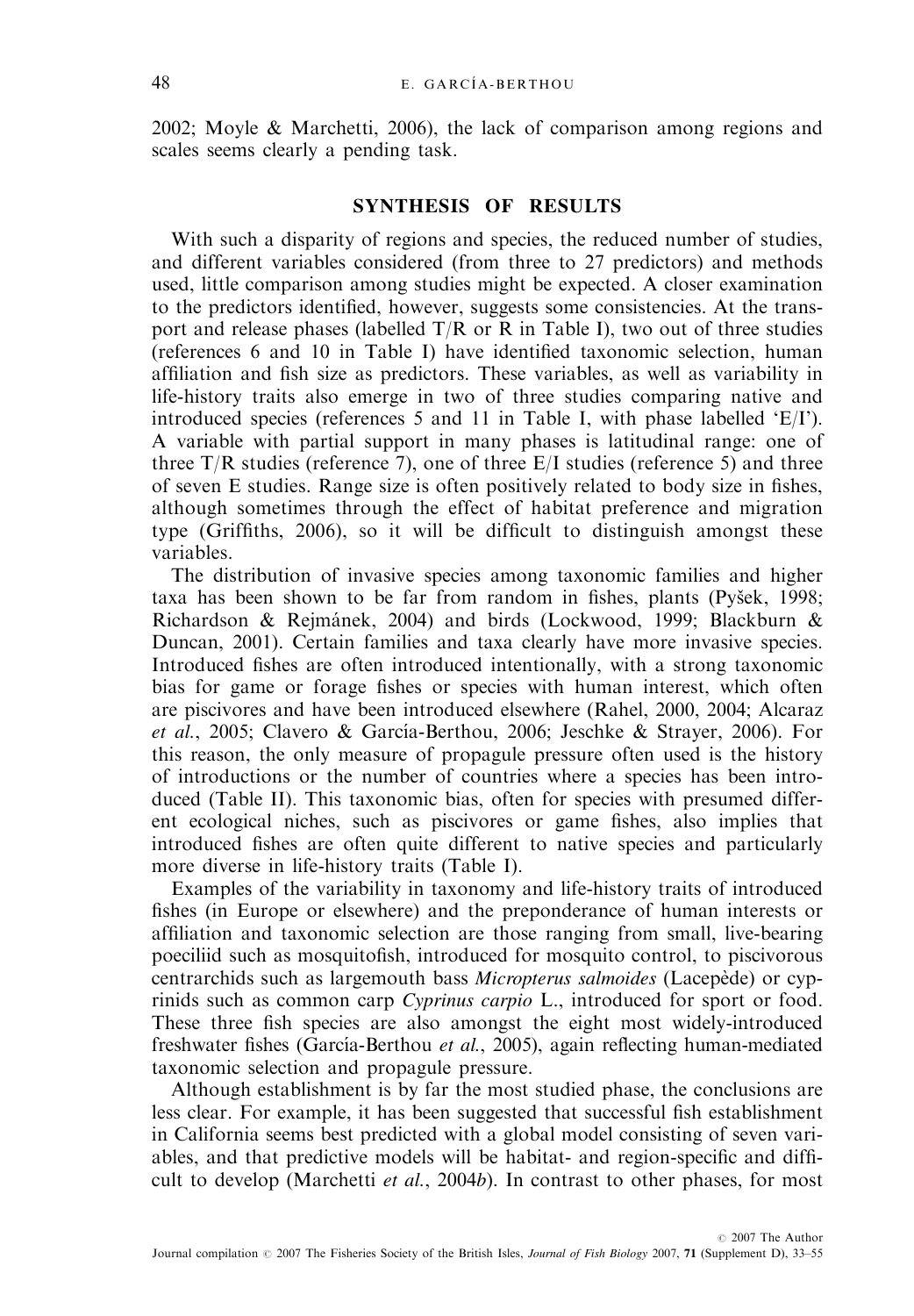studies that examine establishment (with phase labelled E in Table I) the predictors identified are reproductive variables (e.g. parental care), diet breadth or environmental tolerances (e.g. references 1, 3, 4, 7, 8 v. references 6, 10, 12). A reason for these less clear results for establishment might be that introduced fishes have establishment rates that are much higher than many other taxa (García-Berthou et al., 2005; Jeschke & Strayer, 2005), which clearly results from the intentional human-selected nature of the introductions. These higher establishment rates and intentional introductions imply that many species, which are not expected to establish, are not introduced. As a result, the importance of species-specific climate and environment matching will be underestimated with the data.

For the dispersal and integration or impact phases (labels D and I in Table I), the limited number of studies and species further constrain the comparisons. The number of predictors identified for these stages seems lower and less consistent than for the other invasion phases. The traits mediating these phases are poorly understood for other taxa as well (Levine *et al.*, 2003; Dukes  $\&$ Mooney, 2004; Marchetti et al., 2004c). Although the dispersal of invasive species has been extensively modelled (Fagan et al., 2002; Drake & Lodge, 2004; Ortega-Cejas et al., 2004; Dwyer & Morris, 2006), there is consensus that it is a process more complex than generally acknowledged (Hastings *et al.*, 2005) and little work has been done with fishes (Arim  $et$  al., 2006). Again, intentional and accidental introductions of fishes and other invasive species probably differ in their dispersal dynamics, so more data on the dispersal of invasive freshwater fishes are urgently needed before generalizations can be drawn.

As regards the impacts of invasive fishes, so little is known that generalizations surrounding the related species' traits is likely to be premature. Ricciardi & Atkinson (2004) have demonstrated, through a meta-analysis, however, that high-impact invaders *(i.e.* those that displace native species) are more likely to belong to genera not already present in the system. Therefore, taxonomy probably synthesizes a key role, not only in the initial phases (transport and release) but also in the final and most concerning phase (impact). The comparison of invader traits against those of the resident community has been pointed out as potentially very useful for predicting severe impacts (Levine et al., 2003).

### RESEARCH NEEDS AND PERSPECTIVES

As reviewed earlier, invasive species represent both urgent research needs, from the conservation point of view, and a unique opportunity to advance ecological understanding. Of the different phases of biological invasions, the introduction phase is amongst the least investigated but perhaps the most important one in both regards (Kolar & Lodge, 2001; Puth & Post, 2005; Jeschke & Strayer, 2006). It is most unfortunate that despite the consensus that propagule pressure is a strong mediator of establishment and dispersal of invasive species (Lockwood et al., 2005) and the potential for confounding with other predictors (Colautti, 2005), there are almost no precise measures of propagule pressure for freshwater fishes (Table II; Copp et al., 2007). For the following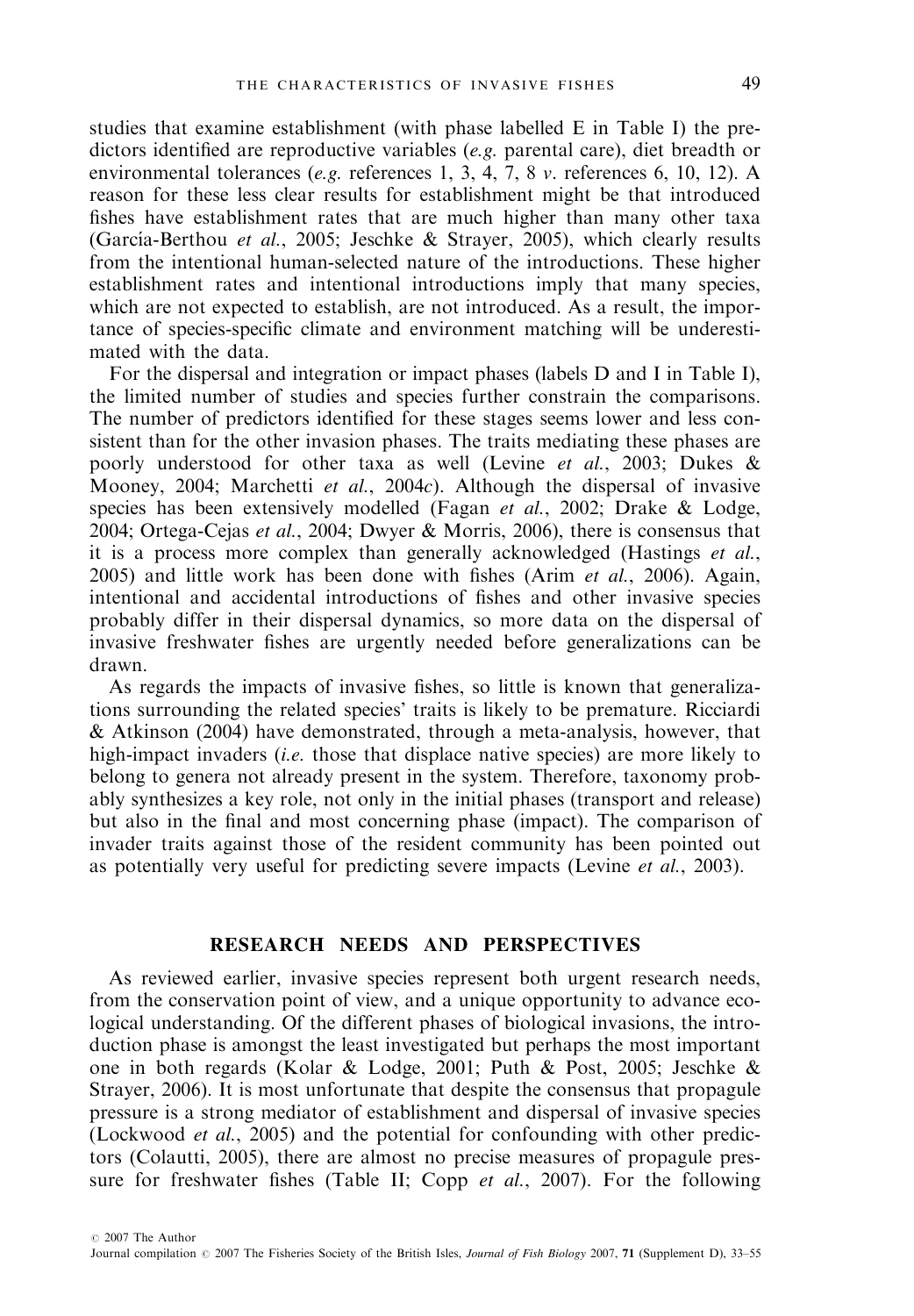reasons, ecologists should concentrate on obtaining measures of propagule pressure, understanding other phases (introduction and impact), or comparing native and established or invasive species (to understand niche relationships): (1) the establishment phase has been mostly studied, (2) many studies have shown that most introduced fishes have high establishment rates probably because strong human-mediated taxonomic selection and propagule pressure and (3) propagule pressure is poorly known and probably affects the conclusions. Nonetheless, research on the establishment phase should not cease, but investigations of the introduction phase should be given higher priority (Puth & Post, 2005). Data on the transport, sale, release and escapement of freshwater fishes to the wild are needed. Unauthorized and illegal fish introductions  $(Garcia-Berthou \& Moreno-Amich, 2000; Rahel, 2004) should receive more$ attention both from academic research  $(e.g.$  frequency, source and types of transports and releases) and from government agencies (mechanisms to reduce it).

Despite the considerable attention that invasive species receive, little data on their dispersal and population dynamics and ecological impacts of invasive (and native) fishes are available, so their effects on native populations, communities and ecosystems are largely unknown (Parker et al., 1999; Simberloff, 2006). Invasions are fundamentally population-level processes, but they are seldom studied as such (Sakai et al., 2001; Peterson et al., 2002). Little is known about the impacts of most invasive species on native species and on ecosystem functioning (Levine et al., 2003; Dukes & Mooney, 2004). More observational and experimental studies on the population ecology and impact of invasive species are urgently needed. The data on ecological effects in Database on Introductions of Aquatic species (DIAS) and FishBase databases are of little use with this regard (Williamson, 1996; García-Berthou et al., 2005), since they are not based on evidence and as a consequence reflect subjective human interests rather than objectively measured ecological effects.

Finally, more integration of approaches is also needed, such as the: analysis of the life-history traits of invasive species along space  $(e.g.$  latitude) or at multiple scales and exploration of the hypotheses that incorporate characteristics of both the invader and the recipient system (Ricciardi & Atkinson, 2004). The 12 studies reviewed here are good examples of the diversity of possibilities (and difficulties) for studying invasive fishes, but they all deal with fishes in temperate latitudes of the northern hemisphere (Europe and North America). Hopefully, this review will stimulate and help initiate similar studies in other regions and latitudes in order to promote the conservation of the enormous diversity of freshwater ecosystems.

I warmly thank the organizers of the 2007 FSBI meeting for inviting me to prepare this contribution and supporting my participation to the meeting. I thank my wife for continued support and patience. G. H. Copp, I. Duggan, J. Jeschke, F. Ribeiro and two anonymous reviewers provided helpful comment on the manuscript. Financial support for my research was provided by the Spanish Ministry of Education (REN2003–00477 and CGL2006-11652-C02-01/BOS), the Government of Catalonia (Catalan Government Distinction Award for university research 2004), and the European Commission (FP6 Integrated Project 'ALARM', GOCE-CT-2003-506675). This paper is dedicated to my beloved grandfather and father-in-law, who died during the preparation of this manuscript.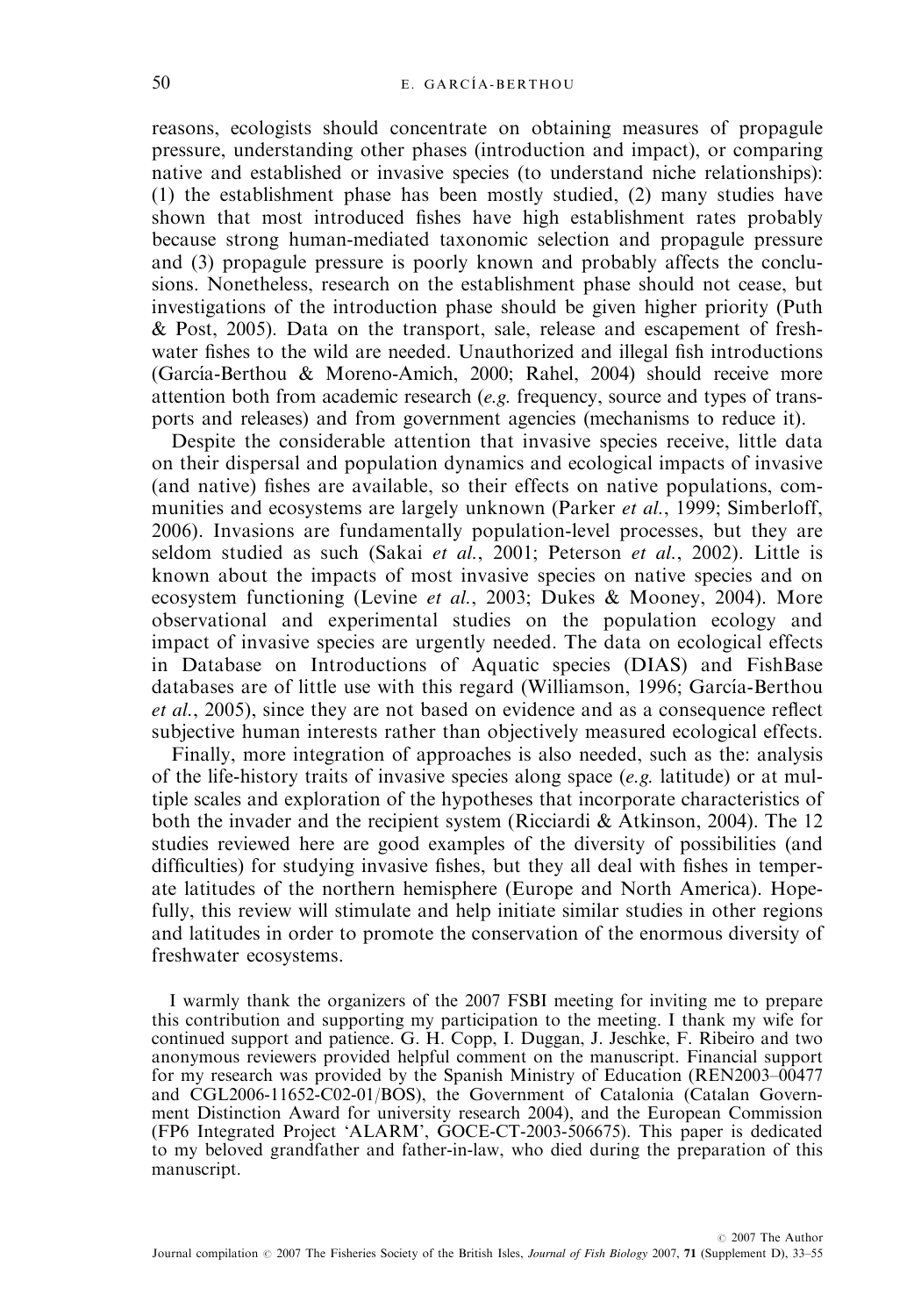### References

- Alcaraz, C., Vila-Gispert, A. & García-Berthou, E. (2005). Profiling invasive fish species: the importance of phylogeny and human use. Diversity and Distributions 11, 289–298.
- Arim, M., Abades, S. R., Neill, P. E., Lima, M. & Marquet, P. A. (2006). Spread dynamics of invasive species. Proceedings of the National Academy of Sciences of the United States of America 103, 374–378.
- Balirwa, J. S., Chapman, C. A., Chapman, L. J., Cowx, I. G., Geheb, K., Kaufman, L., Lowe-McConnell, R. H., Seehausen, O., Wanink, J. H., Welcomme, R. L. & Witte, F. (2003). Biodiversity and fishery sustainability in the Lake Victoria Basin: an unexpected marriage? BioScience 53, 703–715.
- Blackburn, T. M. & Duncan, R. P. (2001). Establishment patterns of exotic birds are constrained by non-random patterns in introduction. Journal of Biogeography 28, 927–939.
- Blomberg, S. P., Garland, T. & Ives, A. R. (2003). Testing for phylogenetic signal in comparative data: behavioral traits are more labile. Evolution 57, 717–745.
- Burnham, K. P. & Anderson, D. R. (2002). Model Selection and Multimodel Inference: a Practical Information-theoretic Approach, 2nd edn. New York: Springer.
- Byers, J. E. & Noonburg, E. G. (2003). Scale dependent effects of biotic resistance to biological invasion. Ecology 84, 1428–1433.
- Casal, C. M. V. (2006). Global documentation of fish introductions: the growing crisis and recommendations for action. Biological Invasions 18, 3–11.
- Cassey, P., Blackburn, T. M., Russell, G. J., Jones, K. E. & Lockwood, J. L. (2004a). Influences on the transport and establishment of exotic bird species: an analysis of the parrots (Psittaciformes) of the world. Global Change Biology 10, 417–426.
- Cassey, P., Blackburn, T. M., Jones, K. E. & Lockwood, J. L. (2004b). Mistakes in the analysis of exotic species establishment: source pool designation and correlates of introduction success among parrots (Aves: Psittaciformes) of the world. Journal of Biogeography 31, 277–284.
- Clavero, M. & García-Berthou, E. (2005). Invasive species are a leading cause of animal extinctions. Trends in Ecology and Evolution  $20$ , 110.
- Clavero, M. & García-Berthou, E. (2006). Homogenization dynamics and introduction routes of invasive freshwater fish in the Iberian Peninsula. Ecological Applications 16, 2313–2324.
- Colautti, R. I. (2005). Are characteristics of introduced salmonid fishes biased by propagule pressure? Canadian Journal of Fisheries and Aquatic Sciences 62,  $950 - 959$ .
- Copp, G. H., Bianco, P. G., Bogutskaya, N. G., Erős, T., Falka, I., Ferreira, M. T., Fox, M. G., Freyhof, J., Gozlan, R. E., Grabowska, J., Kováč, V., Moreno-Amich, R., Naseka, A. M., Peňáz, M., Povž, M., Przybylski, M., Robillard, M., Russell, I. C., Stakenas, S., Šumer, S., Vila-Gispert, A. & Wiesner, C. (2005). To be, or not to be, a non-native freshwater fish? Journal of Applied Ichthyology 21, 242–262.
- Copp, G. H., Templeton, M. & Gozlan, R. E. (2007). Propagule pressure and the invasion risks of non-native freshwater fishes: a case study in England. Journal of Fish Biology 71 (Suppl. D), 148–159.
- Crawley, M. J. (2002). Statistical Computing: an Introduction to Data Analysis Using S-Plus. Chichester: Wiley.
- De'ath, G. & Fabricius, K. E. (2000). Classification and regression trees: a powerful yet simple technique for ecological data analysis. *Ecology* **81**, 3178–3192.
- Drake, J. M. & Lodge, D. M. (2004). Global hot spots of biological invasions: evaluating options for ballast-water management. Proceedings of the Royal Society of London B 271, 575–580.
- Duggan, I. C., Rixon, C. A. M. & MacIsaac, H. J. (2006). Popularity and propagule pressure: determinants of introduction and establishment of aquarium fish.  $\hat{B}$ iological Invasions 8, 377–382.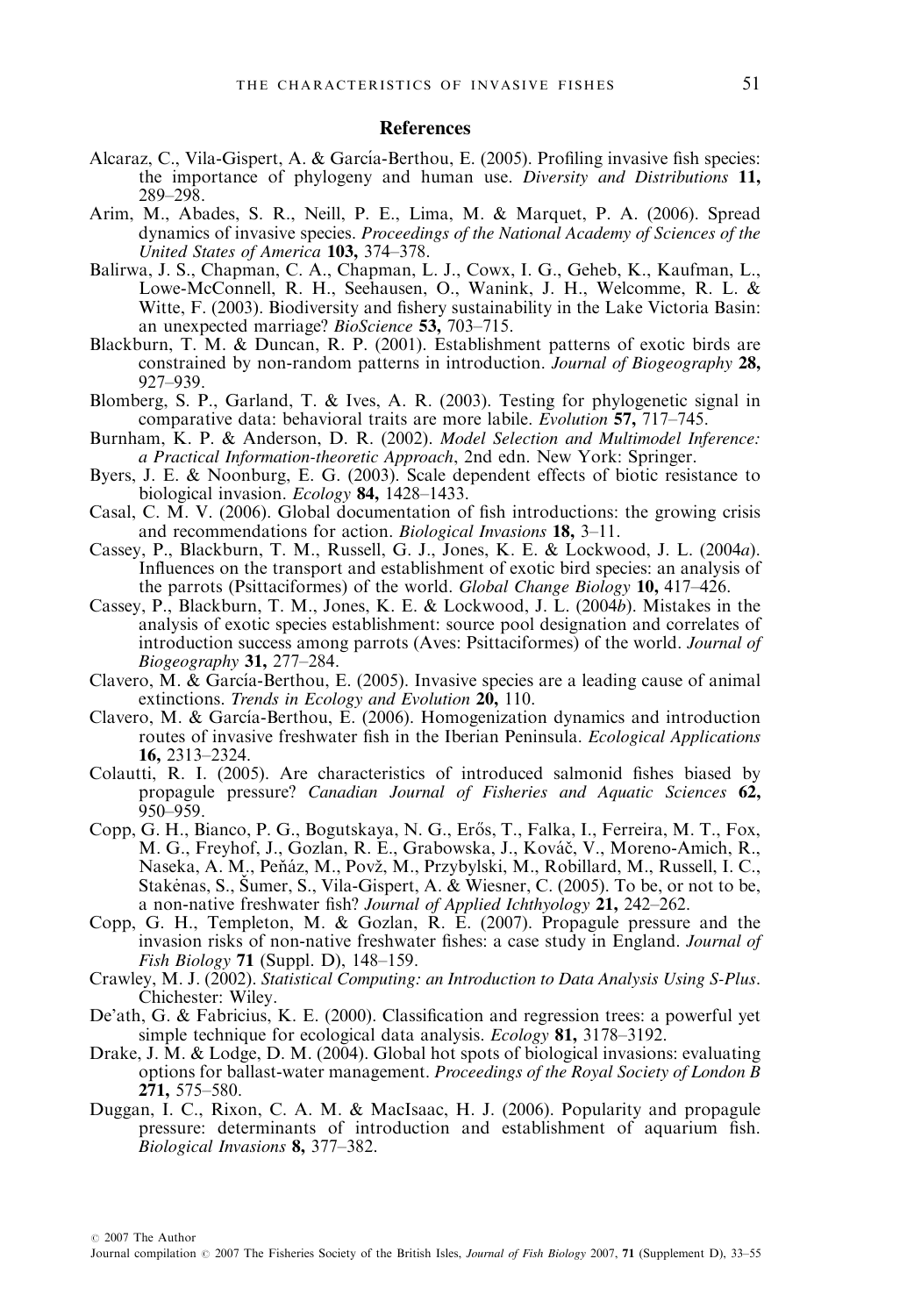- Dukes, J. S. & Mooney, H. A. (2004). Disruption of ecosystem processes in western North America by invasive species. Revista Chilena de Historia Natural 77, 411–437.
- Dwyer, G. & Morris, W. F. (2006). Resource-dependent dispersal and the speed of biological invasions. American Naturalist 167, 165–176.
- Ehrlich, P. R. (1989). Attributes of invaders and the invading process: vertebrates. In Biological Invasions. A Global Perspective (Drake, J. A., Mooney, H. A., di Castri, F., Groves, R. H., Kruger, F. J., Rejmanek, M. & Williamson, M., eds), pp. 315–328. ´ Chichester: Wiley.
- Fagan, W. F., Lewis, M. A., Neubert, M. G. & van den Driessche, P. (2002). Invasion theory and biological control. Ecology Letters 5, 148–157.
- Fausch, K. D. (2007). Introduction, establishment and effects of non-native salmonids: considering the risk of rainbow trout invasion in the United Kingdom. Journal of Fish Biology 71 (Suppl. D),  $1-32$ .
- Fausch, K. D., Taniguchi, Y., Nakano, S., Grossman, G. D. & Townsend, C. R. (2001). Flood disturbance regimes influence rainbow trout invasion success among five Holarctic regions. Ecological Applications 11, 1438–1455.
- Freckleton, R. P., Harvey, P. H. & Pagel, M. (2002). Phylogenetic analysis and comparative data: a test and review of evidence. American Naturalist 160, 712–726.
- García-Berthou, E. & Moreno-Amich, R. (2000). Introduction of exotic fish into a Mediterranean lake over a 90-year period. Archiv für Hydrobiologie  $149, 271-284$ .
- García-Berthou, E., Alcaraz, C., Pou-Rovira, Q., Zamora, L., Coenders, G. & Feo, C. (2005). Introduction pathways and establishment rates of invasive aquatic species in Europe. Canadian Journal of Fisheries and Aquatic Sciences 62, 453–463.
- Garland, T., Midford, E. P. & Ives, A. R. (1999). An introduction to phylogenetically based statistical methods, with a new method for confidence intervals on ancestral values. American Zoologist 39, 374–388.
- Gaston, K. J. & Blackburn, T. M. (1999). A critique for macroecology. Oikos 84, 353–368.
- Griffiths, D. (2006). Pattern and process in the ecological biogeography of European freshwater fish. Journal of Animal Ecology 75, 734–751.
- Hastings, A., Cuddington, K., Davies, K. F., Dugaw, C. J., Elmendorf, S., Freestone, A., Harrison, S., Holland, M., Lambrinos, J. & Malvadkar, U. (2005). The spatial spread of invasions: new developments in theory and evidence. *Ecology Letters* 8,  $91-101.$
- Iguchi, K., Matsuura, K., McNyset, K. M., Peterson, A. T., Scachetti-Pereira, R., Powers, K. A., Vieglais, D. A., Wiley, E. O. & Yodo, T. (2004). Predicting invasions of North American basses in Japan using native range data and a genetic algorithm. Transactions of the American Fisheries Society 133, 845–854.
- Jeschke, J. M. & Strayer, D. L. (2005). Invasion success of vertebrates in Europe and North America. Proceedings of the National Academy of Sciences of the United States of America 102, 7198–7202.
- Jeschke, J. M. & Strayer, D. L. (2006). Determinants of vertebrate invasion success in Europe and North America. Global Change Biology 12, 1608–1619.
- Karels, T. J., Bryant, A. A. & Hik, D. S. (2004). Comparison of discriminant function and classification tree analyses for age classification of marmots. Oikos 105, 575–587.
- Kolar, C. S. & Lodge, D. M. (2001). Progress in invasion biology: predicting invaders. Trends in Ecology and Evolution 16, 199–204.
- Kolar, C. S. & Lodge, D. M. (2002). Ecological predictions and risk assessment for alien fishes in North America. Science 5596, 1233-1235.
- Lever, C. (1996). Naturalized Fishes of the World. London: Academic Press.
- Levine, J. M., Vilà, M., D'Antonio, C. M., Dukes, J. S., Grigulis, K. & Lavorel, S. (2003). Mechanisms underlying the impacts of exotic plant invasions. Proceedings of the Royal Society of London B 270, 775–781.
- Lockwood, J. L. (1999). Using taxonomy to predict success among introduced avifauna: relative importance of transport and establishment. Conservation Biology 13, 560–567.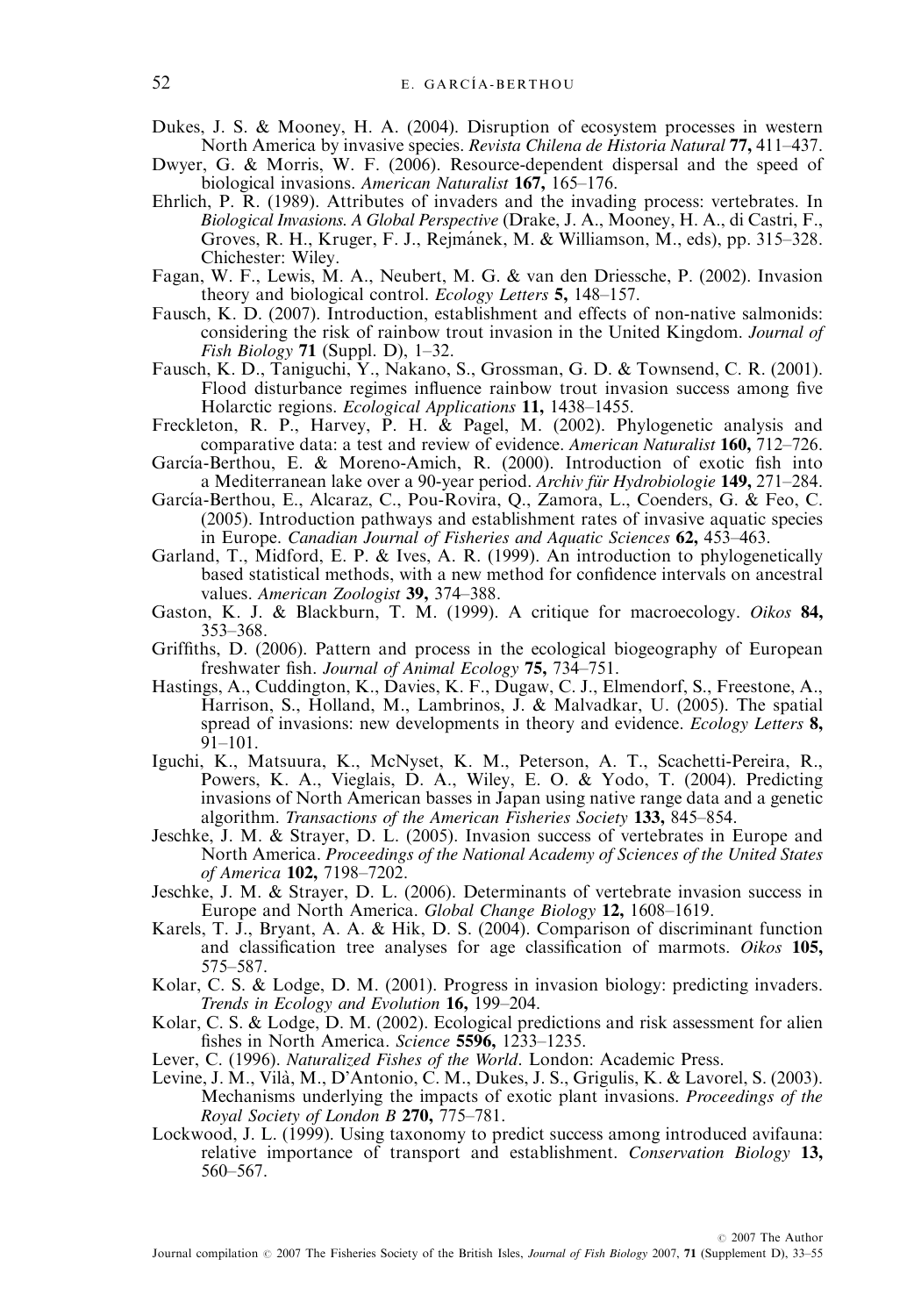- Lockwood, J. L., Cassey, P. & Blackburn, T. (2005). The role of propagule pressure in explaining species invasions. Trends in Ecology and Evolution 20, 223–228.
- Mac Nally, R. (2000). Regression and model-building in conservation biology, biogeography and ecology: the distinction between – and reconciliation of – 'predictive' and 'explanatory' models. Biodiversity and Conservation 9, 655–671.
- Marchetti, M. P., Moyle, P. B. & Levine, R. (2004a). Invasive species profiling? Exploring the characteristics of non-native fishes across invasion stages in California. Freshwater Biology 49, 646–661.
- Marchetti, M. P., Light, T., Moyle, P. B. & Viers, J. H. (2004b). Fish invasions in California watersheds: testing hypotheses using landscape patterns. Ecological Applications 14, 1507–1525.
- Marchetti, M. P., Moyle, P. B. & Levine, R. (2004c). Alien fishes in California watersheds: characteristics of successful and failed invaders. Ecological Applications 14, 587–596.
- Martins, E. P., Diniz-Filho, J. A. F. & Housworth, E. A. (2002). Adaptive constraints and the phylogenetic comparative method: a computer simulation test. Evolution 56,  $1-13$ .
- Mazer, S. J. (1998). Alternative approaches to the analysis of comparative data: compare and contrast. American Journal of Botany 85, 1194.
- Moyle, P. B. & Light, T. (1996). Biological invasions of fresh water: empirical rules and assembly theory. Biological Conservation 78, 149–161.
- Moyle, P. B. & Marchetti, M. P. (2006). Predicting invasion success: freshwater fishes in California as a model. BioScience 56, 515–524.
- Olden, J. D. & Jackson, D. A. (2002). A comparison of statistical approaches for modelling fish species distributions. Freshwater Biology 47, 1976–1995.
- Olden, J. D., Poff, N. L., Douglas, M. R., Douglas, M. E. & Fausch, K. D. (2004). Ecological and evolutionary consequences of biotic homogenization. Trends in Ecology and Evolution 19, 18–24.
- Olden, J. D., Poff, N. L. R. & Bestgen, K. R. (2006). Life-history strategies predict fish invasions and extirpations in the Colorado River basin. Ecological Monographs 76, 25–40.
- Ortega-Cejas, V., Fort, J. & Mendez, V. (2004). The role of the delay time in the modeling of biological range expansions. Ecology 85, 258–264.
- Parker, I. M., Simberloff, D., Lonsdale, W. M., Goodell, K., Wonham, M., Kareiva, P., Williamson, M. H., von Holle, B., Moyle, P. B., Byers, J. E. & Goldwasser, L. (1999). Impact: toward a framework for understanding the ecological effects of invaders. Biological Invasions 1, 3–19.
- Pauchard, A. & Shea, K. (2006). Integrating the study of non-native plant invasions across spatial scales. Biological Invasions 8, 399–413.
- Peterson, D. P., Fausch, K. D. & White, G. C. (2002). Population ecology of an invasion: effects of brook trout on native cutthroat trout. Ecological Applications 14, 754–772.
- Pimentel, D., Lach, L., Zuniga, R. & Morrison, D. (2000). Environmental and economic costs associated with non-indigenous species in the United States. BioScience 50, 53–65.
- Pimentel, D., Zuniga, R. & Morrison, D. (2005). Update on the environmental and economic costs associated with alien-invasive species in the United States. Ecological Economics 52, 273–288.
- Puth, L. M. & Post, D. M. (2005). Studying invasion: have we missed the boat? Ecology Letters 8, 715-721.
- Pyšek, P. (1998). Is there a taxonomic pattern to plant invasions? Oikos  $\frac{82}{252}$ –294.
- Rahel, F. J. (2000). Homogenization of fish faunas across the United States. Science 288, 854–856.
- Rahel, F. J. (2002). Homogenization of freshwater faunas. Annual Review of Ecology and Systematics **33,** 291–315.
- Rahel, F. J. (2004). Unauthorized fish introductions: fisheries management of the people, for the people, or by the people? American Fisheries Society Symposium 44, 431–444.

Journal compilation  $\odot$  2007 The Fisheries Society of the British Isles, *Journal of Fish Biology* 2007, 71 (Supplement D), 33–55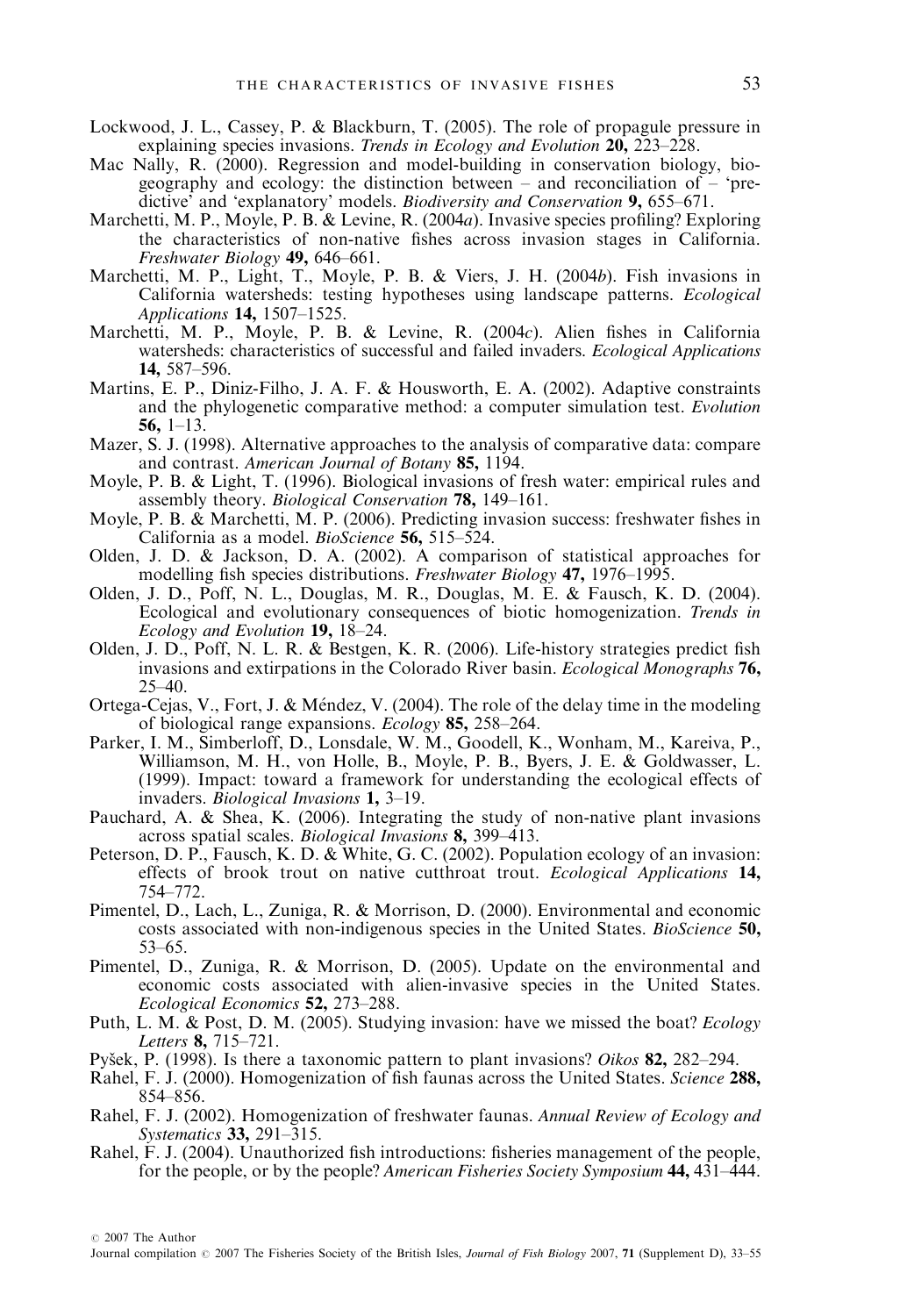Rees, M. (1995). EC-PC comparative analyses? Journal of Ecology 83, 891–892.

- Rejmanek, M., Richardson, D. M., Barbour, M. G., Crawley, M. J., Hrusa, G. F., ´ Moyle, P. B., Randall, J. M., Simberloff, D. & Williamson, M. (2002). Biological invasions: politics and the discontinuity of ecological terminology. Bulletin of the Ecological Society of America 83, 131–133.
- Ribeiro, F., Elvira, B., Collares-Pereira, M. J. & Moyle, P. B. (2007). Life-history traits of non-native fishes in Iberian watersheds across several invasion stages: a first approach. Biological Invasions (in press).
- Ricciardi, A. & Atkinson, S. K. (2004). Distinctiveness magnifies the impact of biological invaders in aquatic ecosystems. Ecology Letters 7, 781–784.
- Ricciardi, A. & Mottiar, M. (2006). Does Darwin's naturalization hypothesis explain fish invasions? Biological Invasions 8, 1403–1407.
- Ricciardi, A. & Rasmussen, J. B. (1998). Predicting the identity and impact of future biological invaders: a priority for aquatic resource management. Canadian Journal of Fisheries and Aquatic Sciences 55, 1759–1765.
- Rice, J. A. & Sax, D. F. (2005). Testing fundamental evolutionary questions at large spatial and demographic scales: species invasions as an underappreciated tool. In Species Invasions: Insights into Ecology, Evolution and Biogeography (Sax, D. F., Stachowicz, J. J. & Gaines, S. D., eds), pp. 291–308. Sunderland, MA: Sinauer Associates.
- Richardson, D. M. & Rejmanek, M. (2004). Conifers as invasive aliens: a global survey ´ and predictive framework. Diversity and Distributions 10, 321–331.
- Richardson, D. M., Pyšek, P., Rejmánek, M., Barbour, M. G., Panetta, F. D. & West, C. J. (2000). Naturalization and invasion of alien plants: concepts and definitions. Diversity and Distributions 6, 93–107.
- Rohlf, F. J. (2006). A comment on phylogenetic correction. Evolution 60, 1509–1515.
- Ruesink, J. L. (2003). One fish, two fish, old fish, new fish: which invasions matter? In The Importance of Species: Expendability and Triage (Levin, S. A. & Kareiva, P., eds), pp. 161–178. Princeton, NJ: Princeton University Press.
- Ruesink, J. L. (2005). Global analysis of factors affecting the outcome of freshwater fish introductions. Conservation Biology 19, 1883–1893.
- Sakai, A. K., Allendorf, F. W., Holt, J. S., Lodge, D. M., Molofsky, J., With, K. A., Baughman, S., Cabin, R. J., Cohen, J. E., Ellstrand, N. C., McCauley, D. E., O'Neil, P., Parker, I. M., Thompson, J. N. & Weller, S. G. (2001). The population biology of invasive species. Annual Review of Ecology and Systematics 32, 305–332.
- Sax, D. F. (2001). Latitudinal gradients and geographic ranges of exotic species: implications for biogeography. Journal of Biogeography 28, 139–150.
- Simberloff, D. (2006). Invasional meltdown six years later: important phenomenon, unfortunate metaphor, or both? Ecology Letters 9, 912–919.
- Specziár, A. (2004). Life history pattern and feeding ecology of the introduced eastern mosquitofish, Gambusia holbrooki, in a thermal spa under temperate climate, of Lake Hévíz, Hungary. Hydrobiologia 522, 249–260.
- Stephens, P. A., Buskirk, S. W., Hayward, G. D. & Martínez del Rio, C. (2005). Information theory and hypothesis testing: a call for pluralism. Journal of Applied Ecology 42, 4–12.
- Stewart-Oaten, A. & Bence, J. R. (2001). Temporal and spatial variation in environmental impact assessment. Ecological Monographs 71, 305–339.
- Thompson, B. (1995). Stepwise regression and stepwise discriminant analysis need not apply here: a guidelines editorial. Educational and Psychological Measurement 55, 525–534.
- Thuiller, W., Araújo, M. B. & Lavorel, S. (2003). Generalized models vs. classification tree analysis: predicting spatial distributions of plant species at different scales. Journal of Vegetation Science 14, 669-680.
- Turgeon, K. & Rodríguez, M. A. (2005). Predicting microhabitat selection in juvenile Atlantic salmon Salmo salar by the use of logistic regression and classification trees. Freshwater Biology 50, 539–551.